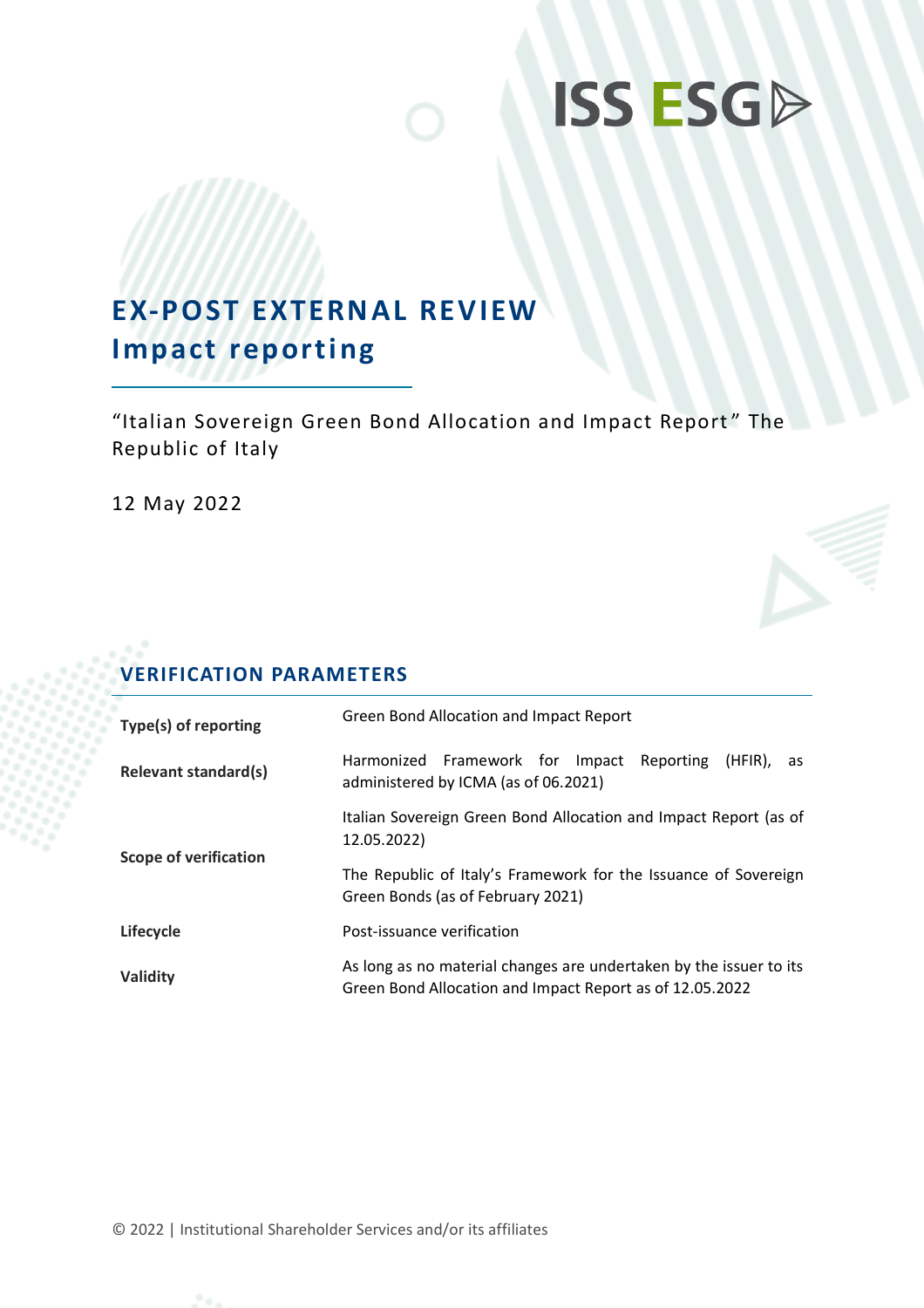# **CONTENTS**

| PART I: ALIGNMENT WITH COMMITMENTS SET FORTH IN THE FRAMEWORK FOR THE ISSUANCE    |  |
|-----------------------------------------------------------------------------------|--|
| PART II: ASSESSMENT AGAINST THE ICMA HARMONIZED FRAMEWORK FOR IMPACT REPORTING    |  |
| PART III: DISCLOSURE OF PROCEEDS ALLOCATION AND SOUNDNESS OF THE IMPACT REPORTING |  |
|                                                                                   |  |
|                                                                                   |  |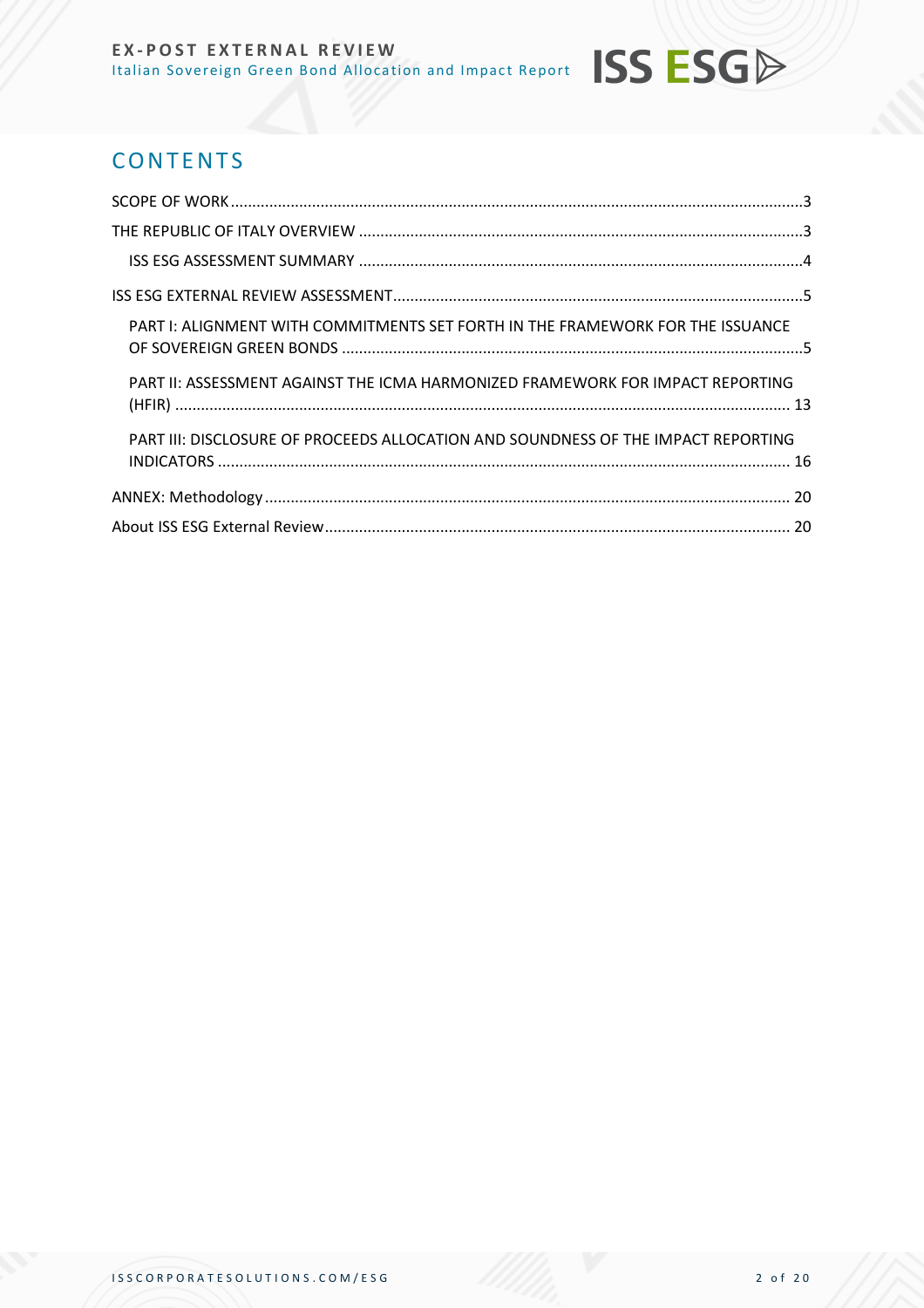<span id="page-2-0"></span>The Republic of Italy ('the Issuer') commissioned ISS ESG to provide an External Review on its Green Bond Allocation and Impact Report by assessing:

**ISS ESG** 

- 1. The alignment of the Republic of Italy's Sovereign Green Bond Allocation and Impact Report with the commitments set forth in the Framework for the Issuance of Sovereign Green Bonds (February 2021 version).
- 2. The Republic of Italy's Sovereign Green Bond Allocation and Impact Report benchmarked against Harmonized Framework for Impact Reporting (HFIR), as administered by ICMA updated as of 06.2021.
- 3. The disclosure of proceeds allocation and soundness of reporting indicators<sup>1</sup> whether the metrics align with best market practices and are relevant to the Green Bonds issued.

# <span id="page-2-1"></span>THE REPUBLIC OF ITALY OVERVIEW

Italy is a parliamentary republic; it has a population of 62.335.424 (as of 2020). Italy is a founding member of the European Union, the NATO, and member of the G7. The Republic of Italy is committed to the European Commission's framework for achieving climate neutrality by 2050 and the goals set out in the European Green Deal. In December 2019, Italy published its Integrated National Plan for Energy and Climate (INPEC), establishing national targets for 2030 on energy efficiency, renewable energy (30% of final energy demand) and for the reduction of  $CO<sub>2</sub>$  emissions (33% reduction for plants not covered by the EU Emission Trading System compared to 2005).

The Republic of Italy fosters a partnership between the public and private sectors to further develop the supply of sustainable finance. To that end, initiatives are being taken by: (1) the Government, through the implementation of the Non-Financial Reporting Directive and the issuance of SGB, for example; (2) the Bank of Italy, through favouring greater purchases of green assets; and, (3) Borsa Italiana, through listing climate-friendly and social bonds. The Republic of Italy has decided through the Budget Law for 2020, to extend its commitment to the environment by issuing Sovereign Green Bonds.

<sup>&</sup>lt;sup>1</sup> ISS ESG's review does not follow auditing or assurance standards or guidance. ISS ESG does not provide assurance on the information presented in The Republic of Italy Sovereign Green Bond Allocation and Impact Report. ISS ESG solely conducted a review of the Use of Proceeds' allocation and impact reporting against ICMA's Harmonized Framework for Impact Reporting (HFIR) core principles and recommendations where applicable, and criteria outlined in the Issuer's Framework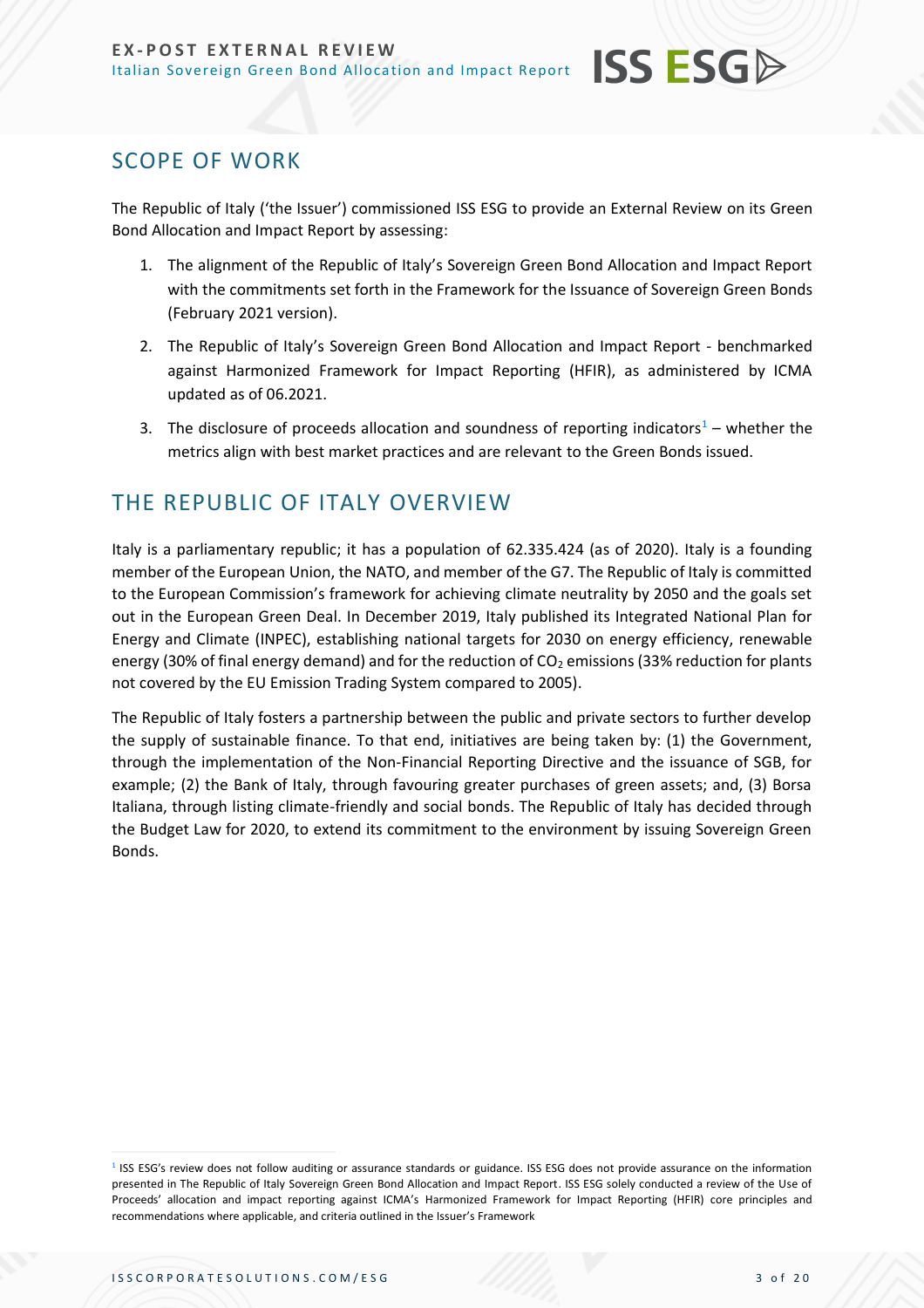# **ISS ESGA**

#### <span id="page-3-0"></span>ISS ESG ASSESSMENT SUMMARY

| <b>REVIEW SECTION</b>                                                                                                   | <b>SUMMARY</b>                                                                                                                                                                                                                                                                                                                                                                                                                                                                                                                                                                                                            | <b>EVALUATION</b>                                                                                                                                                                          |
|-------------------------------------------------------------------------------------------------------------------------|---------------------------------------------------------------------------------------------------------------------------------------------------------------------------------------------------------------------------------------------------------------------------------------------------------------------------------------------------------------------------------------------------------------------------------------------------------------------------------------------------------------------------------------------------------------------------------------------------------------------------|--------------------------------------------------------------------------------------------------------------------------------------------------------------------------------------------|
| Part 1<br><b>Alignment with</b><br>the Issuer's<br>commitments set<br>forth in the<br><b>Framework</b>                  | ISS ESG finds that The Republic of Italy's Italian<br>Sovereign Green Bond Allocation and Impact Report<br>meets the issuer's commitments set forth in the<br>Framework for the Issuance of Sovereign Green Bonds.                                                                                                                                                                                                                                                                                                                                                                                                        | <b>Aligned</b><br>(however, proceeds<br>have also been<br>allocated to the<br>project "Ecobonus <sup>2"</sup> ,<br>which does not meet<br>the criteria originally<br>set in the framework) |
| Part 2:<br>Alignment with<br>the ICMA<br><b>Harmonized</b><br><b>Framework for</b><br><b>Impact Reporting</b><br>(HFIR) | ISS ESG finds that the Italian Sovereign Green Bond<br>Allocation and Impact Report is in line with ICMA's<br>Harmonized Framework for Impact Reporting (HFIR).<br>The Issuer follows core principles and where<br>applicable key recommendations.<br>Allocation of proceeds is disclosed at a project<br>category level. The report was produced on an annual<br>basis and includes impact indicators for most of the<br>financed projects.                                                                                                                                                                              | <b>Aligned</b>                                                                                                                                                                             |
| Part 3:<br><b>Disclosure of</b><br>proceeds<br>allocation and<br>soundness of<br>reporting<br>indicators                | ISS ESG finds that the allocation of the bond's proceeds<br>has been disclosed, with a detailed breakdown across<br>different eligible project categories <sup>3</sup> .<br>The indicators are relevant and align with the<br>reporting criteria set forth in the Issuer's Framework.<br>The impact indicators are qualitative and material to<br>the Use of Proceeds categories financed through this<br>bond, as they draw from the suggested impact<br>reporting metrics from the ICMA HFIR. The Issuer uses<br>internal methodologies to assess the impact indicators<br>and sources data from internal data systems. | <b>Positive</b>                                                                                                                                                                            |

 $2$  The Green Allocation and Impact report includes a project category which was not identified in the eligibility criteria included in the original Framework. However, the Issuer has transparently reported on the rationale for it. The project category financed can still be considered in line with the ICMA Green Bond Principles. As such, ISS ESG considers the Green Allocation and Impact Report as overall aligned with the commitments set forth in the Framework.

<sup>&</sup>lt;sup>3</sup> ISS ESG bases its assessment on the information provided in the allocation reporting. The Issuer is responsible for the preparation of the report including the application of methods and procedures designed to ensure that the subject matter information is free from material misstatement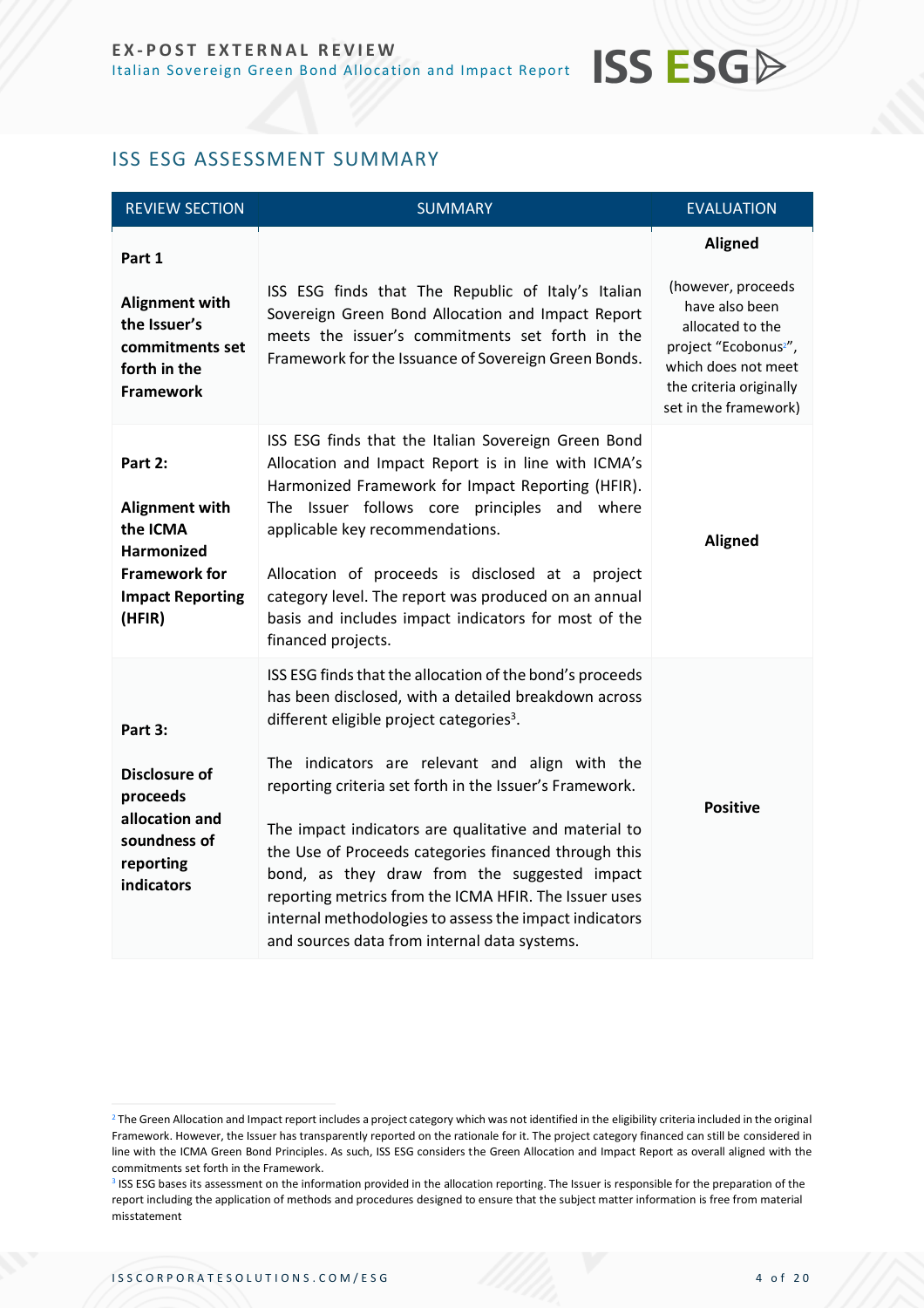# **ISS ESGA**

# <span id="page-4-0"></span>ISS ESG EXTERNAL REVIEW ASSESSMENT

#### <span id="page-4-1"></span>**PART I: ALIGNMENT WITH COMMITMENTS SET FORTH IN THE FRAMEWORK FOR THE ISSUANCE OF SOVEREIGN GREEN BONDS**

The following table presents ISS ESG's assessment of the Italian Sovereign Green Bond Allocation and Impact Report against the commitments set forth in The Republic of Italy's Framework, which are based on the core requirements of the Green Bond Principles 2018 as well as best market practices.

| <b>CORE GBP</b><br><b>REQUIREMENT OR</b><br><b>BEST MARKET</b><br><b>STANDARD</b> | THE REPUBLIC OF ITALY'S<br>FRAMEWORK FOR THE ISSUANCE OF<br>SOVEREIGN GREEN BONDS                                                                                                                                                                                                                                                                                        | THE REPUBLIC OF ITALY'S<br>SOVEREIGN GREEN BOND<br><b>ALLOCATION AND IMPACT</b><br><b>REPORT</b>                                                                                                                                                                                                                                                                                                                                                                                                                                                                                                                                                                                                                                                                          | <b>ALIGNMENT</b><br><b>WITH</b><br><b>COMMITMENT</b>                                                                               |
|-----------------------------------------------------------------------------------|--------------------------------------------------------------------------------------------------------------------------------------------------------------------------------------------------------------------------------------------------------------------------------------------------------------------------------------------------------------------------|---------------------------------------------------------------------------------------------------------------------------------------------------------------------------------------------------------------------------------------------------------------------------------------------------------------------------------------------------------------------------------------------------------------------------------------------------------------------------------------------------------------------------------------------------------------------------------------------------------------------------------------------------------------------------------------------------------------------------------------------------------------------------|------------------------------------------------------------------------------------------------------------------------------------|
| 1. Use of Proceeds                                                                |                                                                                                                                                                                                                                                                                                                                                                          |                                                                                                                                                                                                                                                                                                                                                                                                                                                                                                                                                                                                                                                                                                                                                                           |                                                                                                                                    |
| .1. Alignment with<br>project/<br>categories<br>defined by the<br>GBP             | The net proceeds will be exclusively<br>allocated to finance or re-finance<br>projects in the following categories:<br>Renewable electricity<br>and<br>heat<br>Energy efficiency<br>٠<br>Transport<br>٠<br>Pollution<br>prevention<br>and<br>$\bullet$<br>control and circular economy<br>Protection<br>of<br>the<br>environment and biological<br>diversity<br>Research | In accordance with the<br>eligibility<br>criteria<br>established<br>the<br>in<br>Framework, the proceeds<br>have been used to finance<br>or re-finance projects in<br>the following categories:<br>Renewable<br>electricity<br>and<br>heat<br>Energy efficiency<br>Transport<br>Pollution<br>prevention<br>and<br>control<br>and<br>circular economy<br>Protection of the<br>environment and<br>biological<br>diversity<br>Research<br>With<br>the<br>regard<br>to<br>category Energy Efficiency,<br>the project financed (Fiscal<br>incentives<br>to<br>improve<br>building efficiency, called<br>"Ecobonus") is not in line<br>with<br>the<br>criteria<br>"Investment expenditures<br>that bring at least two<br>levels improvement on the<br>Italian energy efficiency | (with only one<br>exception, the<br>project Fiscal<br>incentives to<br>improve<br>building<br>efficiency,<br>called<br>"Ecobonus") |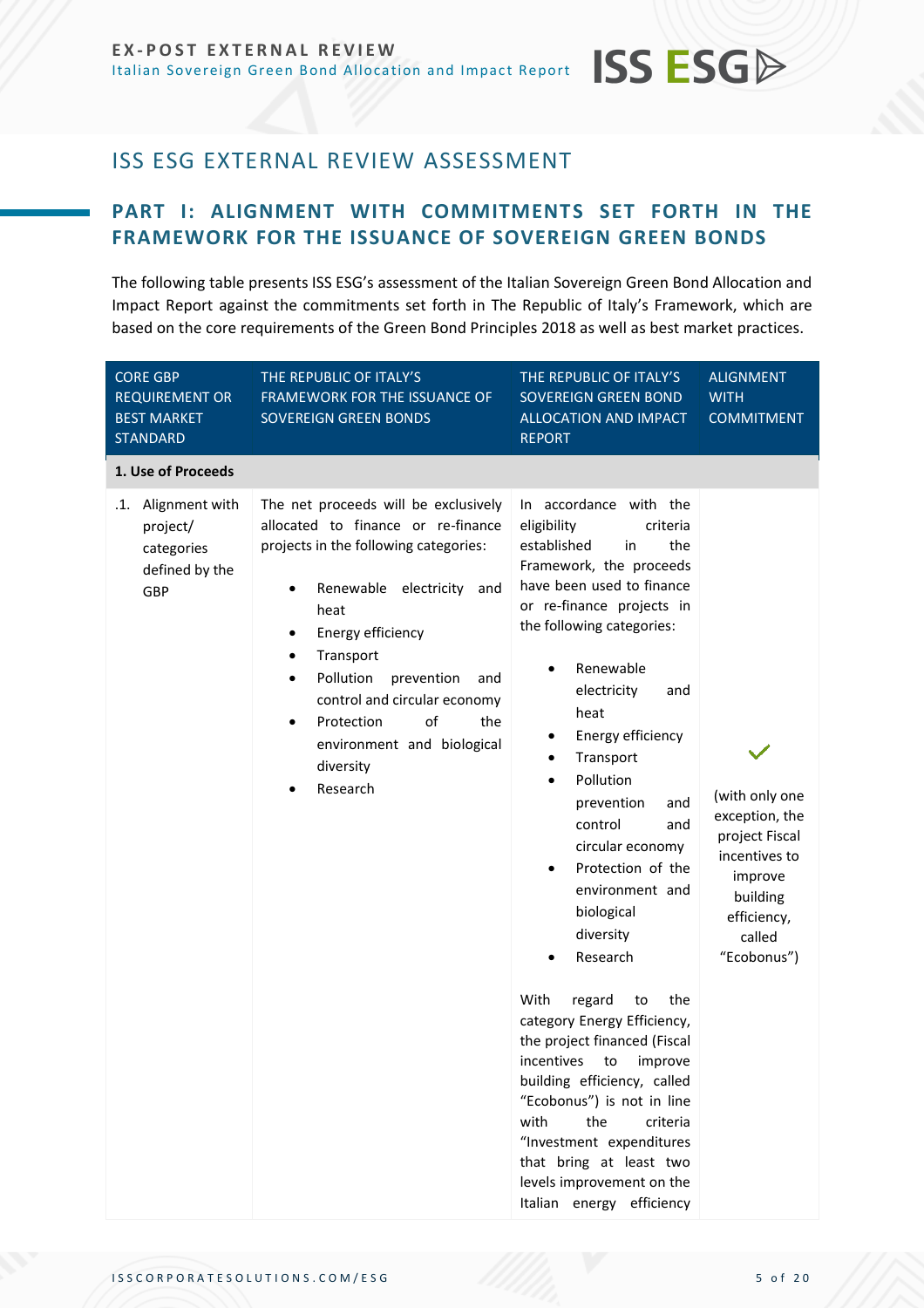#### scale". This incentive is targeted at interventions such as building insulation, fixtures upgrade, solar panels installation. After the intervention it is required to provide a new EPC but the increase of two levels is not mandatory. .2. Defined and transparent criteria for eligible projects Renewable electricity and heat: Expenditures focused on the development of renewable and other low-carbon energies such as wind, solar, hydropower, geothermal, hydrogen and other (e.g. heat pumps). All assets have to respect a 100 gCO<sub>2</sub>e/kWh threshold. • Hydrogen will be produced by the electrolysis with an average carbon intensity for producing the electricity that is used for hydrogen manufacturing that is at or below  $100$  gCO<sub>2</sub>e/kWh. Energy efficiency: • Investment expenditures that bring at least a two levels improvement on the Italian energy efficiency scale. Smart grids to manage a higher renewable energy production will be considered and SF6 gas leakage prevention measures will be included. • Eligible heating networks use at least 50% renewable energy, excluding biomass. • Thresholds set by Law are applied when selecting expenditures related to energy efficiency of buildings. **Transport** • Expenditures related to Railway and Road Public Transportation that comply with the following thresholds: oFor diesel passenger trains, emissions must be less than 50g The Issuer has for the most part financed projects with the same criteria as identified in the Framework The issuer transparently reports on the deviation from the eligibility criteria in the framework and has a provided its rationale for it.

**ISS ESG**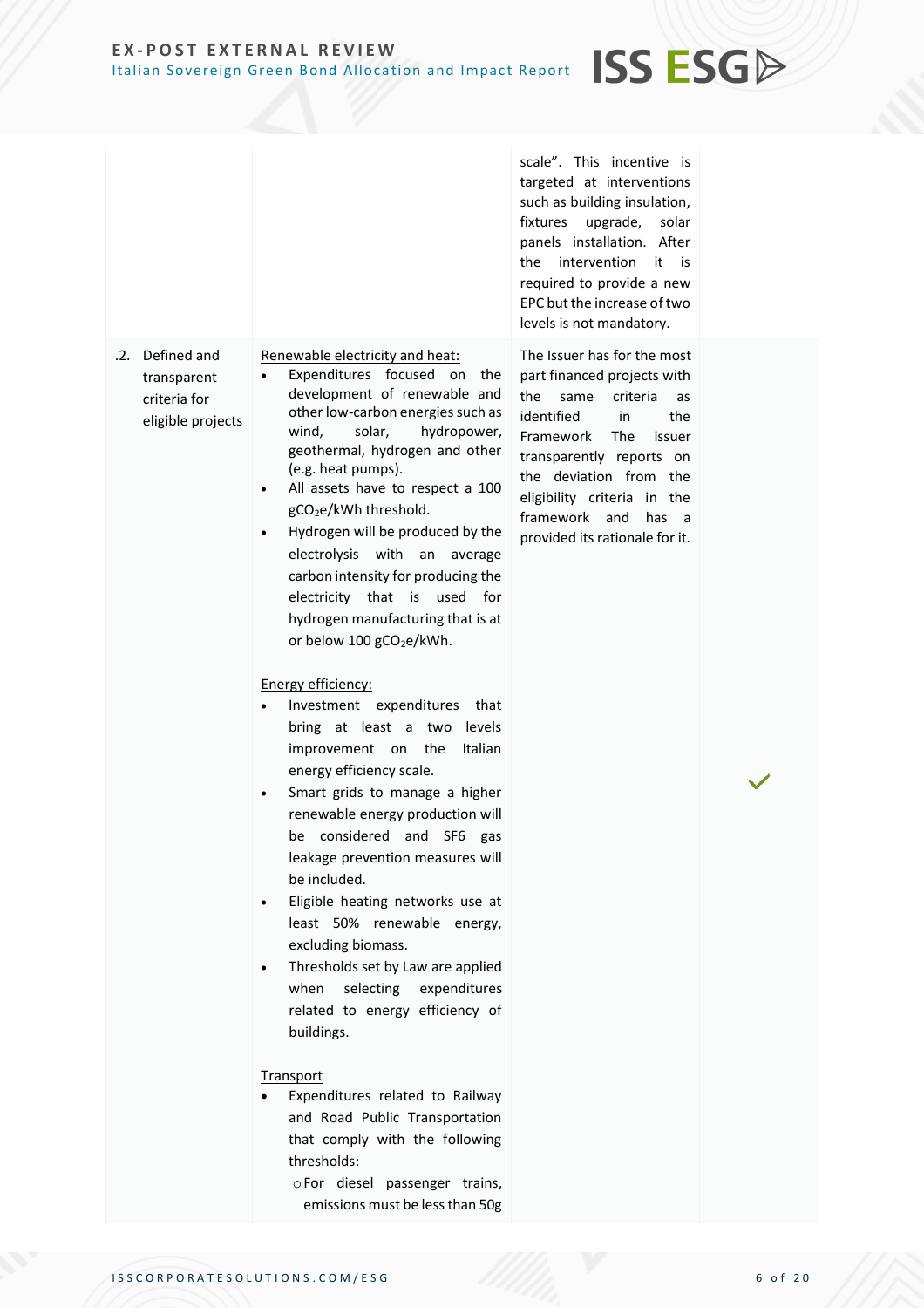CO2e per passenger-kilometer (gCO2e/pkm) until 2025 (subsequently only electric or hydrogen locomotives will be allowed).

**ISS ESG** 

- oFor freight trains, the emissions per tonne-kilometer  $(gCO<sub>2</sub>e/tkm)$  must be less than 50% of the reference average indicated in the "Heavy Duty CO<sup>2</sup> Regulation" and will be updated in 2025.
- oFor road related public transportation, expenditures related to the acquisition of new local Road Transport will follow the EU Directive on Alternative Fuels Infrastructure (DAFI) which requires that the energy supply of vehicles to be at least 25% from electricity, methane, liquified natural gas and hydrogen. Incentives for the acquisition of hybrid or electric cars by private individuals or companies are also included.
- Expenditures related to Maritime Transport:
	- oExpenditures for electrical infrastructures in ports to reduce ship fossil fuel use.
	- oexpenditures to finance maritime transport complying with the IMO legislation which requires (from 1 January 2020) the use of fuels for ships with a limit of 0.5% m / mto sulphur emissions15, the reduction of GHG emissions, and of  $CO<sub>2</sub>$ produced

Pollution prevention and control and circular economy: Expenditures targeted to promote:

Sustainable consumption and production modes and aimed at developing pollution monitoring and control systems.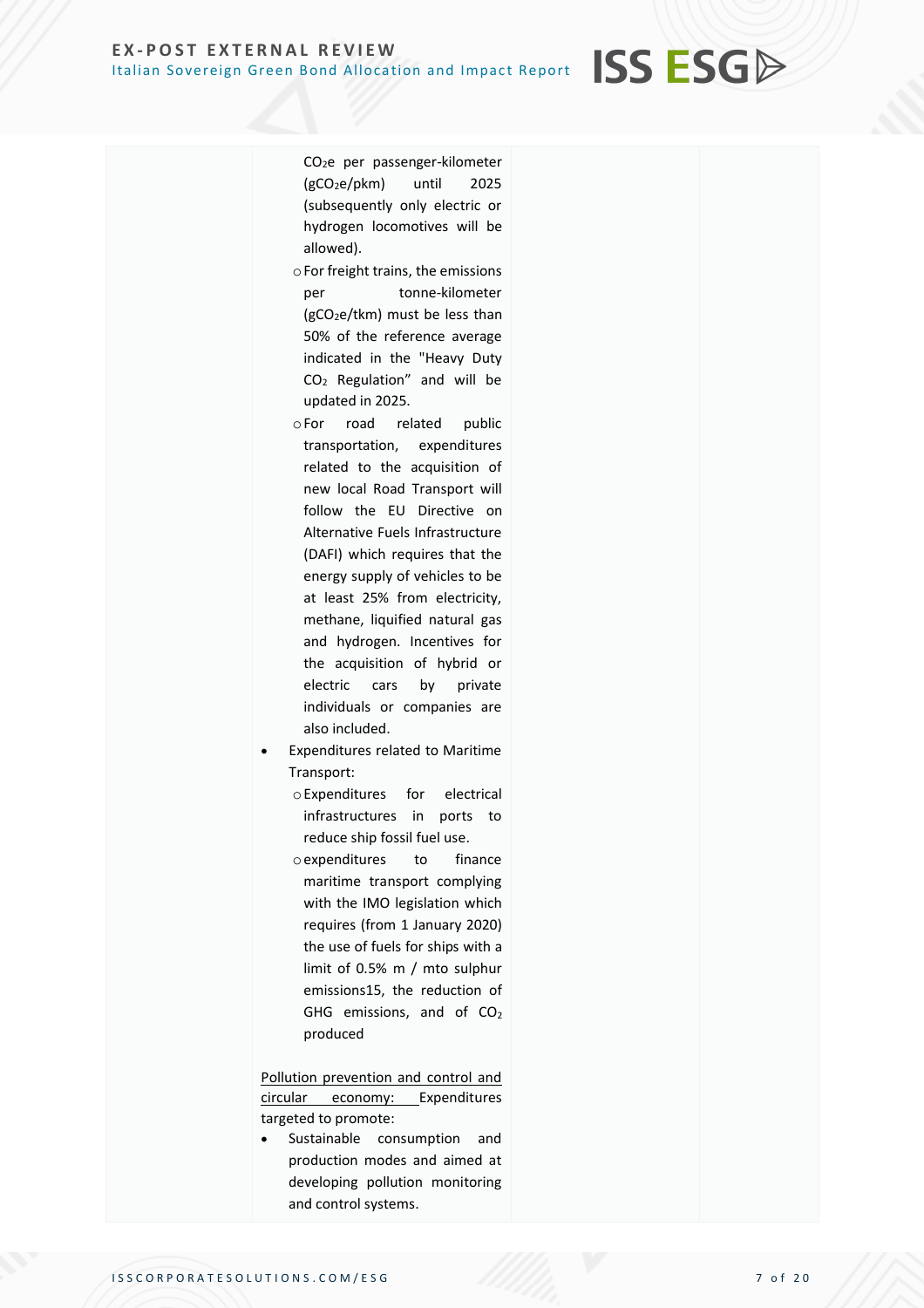|                                                                                                                     | Wastewater management.<br>$\bullet$                                                                                                                                                                                                                                                                                                                                                                                                                                                                                                                                                                                                                                                                                                                                                                                                                                                                                                                                                                                                                                                                                                                              |                                                                                                                      |  |
|---------------------------------------------------------------------------------------------------------------------|------------------------------------------------------------------------------------------------------------------------------------------------------------------------------------------------------------------------------------------------------------------------------------------------------------------------------------------------------------------------------------------------------------------------------------------------------------------------------------------------------------------------------------------------------------------------------------------------------------------------------------------------------------------------------------------------------------------------------------------------------------------------------------------------------------------------------------------------------------------------------------------------------------------------------------------------------------------------------------------------------------------------------------------------------------------------------------------------------------------------------------------------------------------|----------------------------------------------------------------------------------------------------------------------|--|
|                                                                                                                     | Protection of the environment and<br>biological diversity:<br>Expenditures focused on:<br>$\circ$ sustainable<br>land<br>use<br>and<br>protection as well as protection<br>and restoration of terrestrial<br>and marine biodiversity and<br>ecosystems<br>o water collection and saving.<br>investments in the<br>Primary<br>$\bullet$<br>security of water supply.<br>Expenditures<br>on<br>sustainable<br>$\bullet$<br>management of water resources<br>Investments aimed at reducing<br>distribution<br>losses<br>in<br>water<br>networks.<br>Research:<br>Expenditures on research projects<br>on:<br>o linear to circular paradigm;<br>o policy measures to prompt the<br>achievement of the UN SDG<br>targets (such as policy tools<br>related to nudging, subsidies,<br>schemes, public<br>incentives<br>private partnership, etc.);<br>$\circ$ innovative<br>production<br>processes to reduce water and<br>carbon footprint;<br>o new technologies that help the<br>preservation and enhancement<br>of natural capital, biodiversity,<br>and ecosystems;<br>onew technologies aimed at<br>improving energy efficiency,<br>weather forecast, meteorology |                                                                                                                      |  |
|                                                                                                                     | and climatology.<br>Expenditures related to climate<br>research centres and institutes.                                                                                                                                                                                                                                                                                                                                                                                                                                                                                                                                                                                                                                                                                                                                                                                                                                                                                                                                                                                                                                                                          |                                                                                                                      |  |
| Description of<br>.1.<br>the expected<br>environmental<br>and/or social<br>benefits of the<br>project<br>categories | Environmental objectives and benefits<br>are defined for each project category<br>in The Republic of Italy's Framework.                                                                                                                                                                                                                                                                                                                                                                                                                                                                                                                                                                                                                                                                                                                                                                                                                                                                                                                                                                                                                                          | A detailed description of<br>environmental<br>core<br>impacts for each target<br>area is available in the<br>report. |  |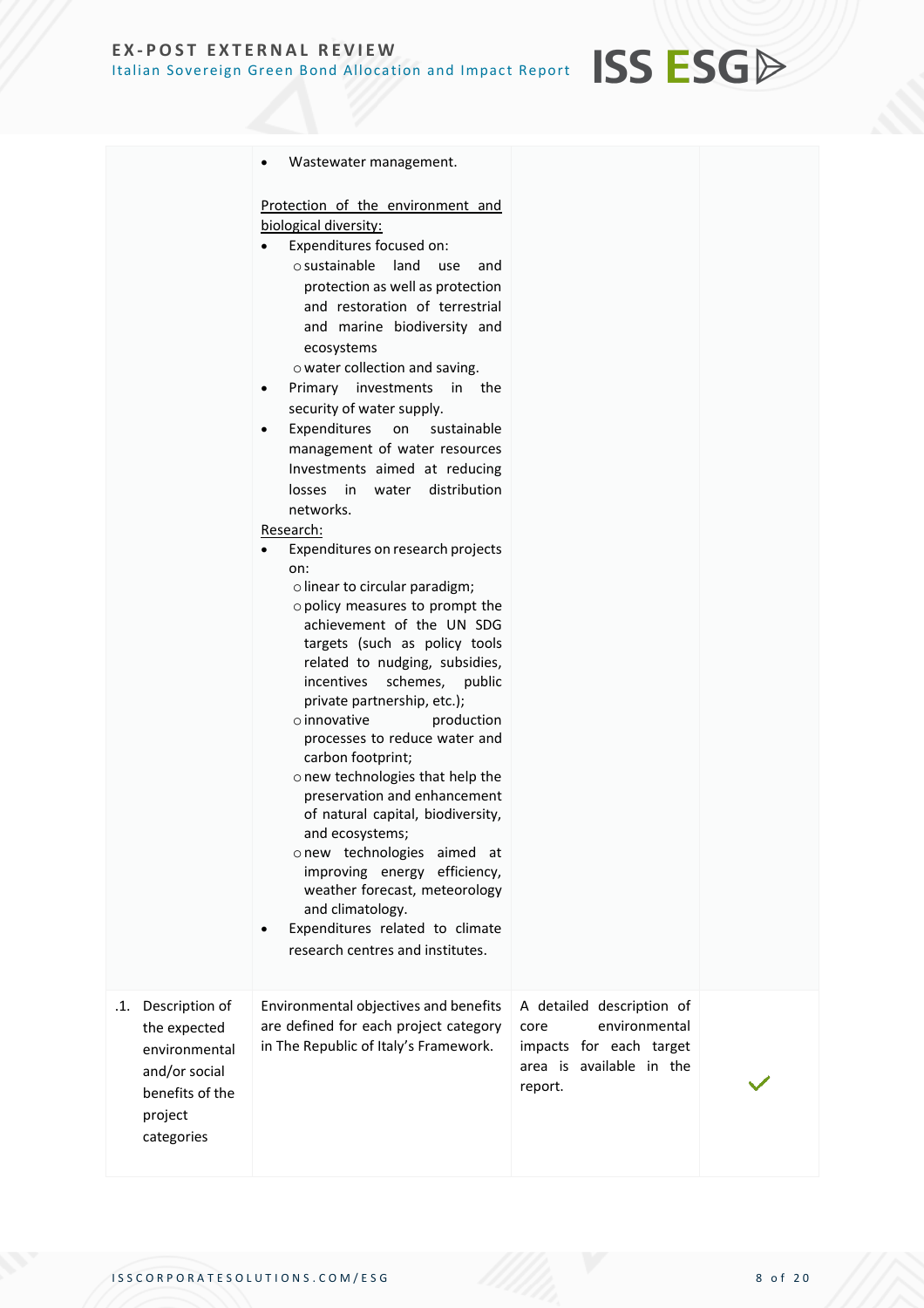| .2. Refinancing/<br>Financing                                                                        | An amount equal to the net proceeds<br>of the Bonds will be exclusively<br>allocated to finance or re-finance, in<br>whole or in part, new and/or existing<br>loans/projects.                                                                                                                                                                                                                                                                                                                                                                                                                                                | of<br>31.12.2021<br>As<br>the<br>Republic<br>of<br>Italy<br>has<br>allocated<br>all<br>of<br>the<br>proceeds, which have been<br>assigned to existing and<br>new projects, for a total<br>amount of EUR 13.26<br>billion. |  |
|------------------------------------------------------------------------------------------------------|------------------------------------------------------------------------------------------------------------------------------------------------------------------------------------------------------------------------------------------------------------------------------------------------------------------------------------------------------------------------------------------------------------------------------------------------------------------------------------------------------------------------------------------------------------------------------------------------------------------------------|---------------------------------------------------------------------------------------------------------------------------------------------------------------------------------------------------------------------------|--|
| .3. Exclusion of<br>harmful project<br>categories                                                    | The Republic of Italy will not allocate<br>proceeds received from the issuance<br>of Green, Bonds to any expenditure<br>mainly related to the following<br>sectors:<br>Exploration, manufacturing<br>and transport of fossil fuels<br>Nuclear power (fission)<br>Energy<br>plants<br>(including<br>biomass) with CO <sub>2</sub> emission<br>level of more than 100g<br>CO <sub>2</sub> /kWh;<br>Manufacturing<br>and<br>$\bullet$<br>production<br>of<br>alcoholic<br>beverages;<br>Military contracts;<br>Gambling;<br>٠<br>Arms manufacturing;<br>٠<br>Manufacture and production<br>of tobacco products; and,<br>Mining. | The proceeds have been<br>not allocated in any of the<br>excluded sectors listed.                                                                                                                                         |  |
|                                                                                                      | 2. Process for project evaluation and selection                                                                                                                                                                                                                                                                                                                                                                                                                                                                                                                                                                              |                                                                                                                                                                                                                           |  |
| 2.1 Documented<br>process to<br>determine<br>whether<br>projects fit<br>within defined<br>categories | The Department of the Treasury (MEF)<br>is responsible for identifying potential<br>expenditures based on the screening<br>of budget data received from the<br>Accounting<br>General<br>Department<br>(MEF), which is then followed by<br>interactions<br>with<br>the<br>relevant<br>Ministries, in order to verify the<br>eligibility of expenditures in the<br>portfolio. This portfolio of eligible<br>expenditures is shared with an Inter-<br>ministerial<br>Committee<br>("the<br>Committee") for information and<br>review.                                                                                           | The Eligible Green Projects<br>were designated by Inter-<br>ministerial Committee for<br>Sovereign Green Bonds.                                                                                                           |  |

**ISS ESG**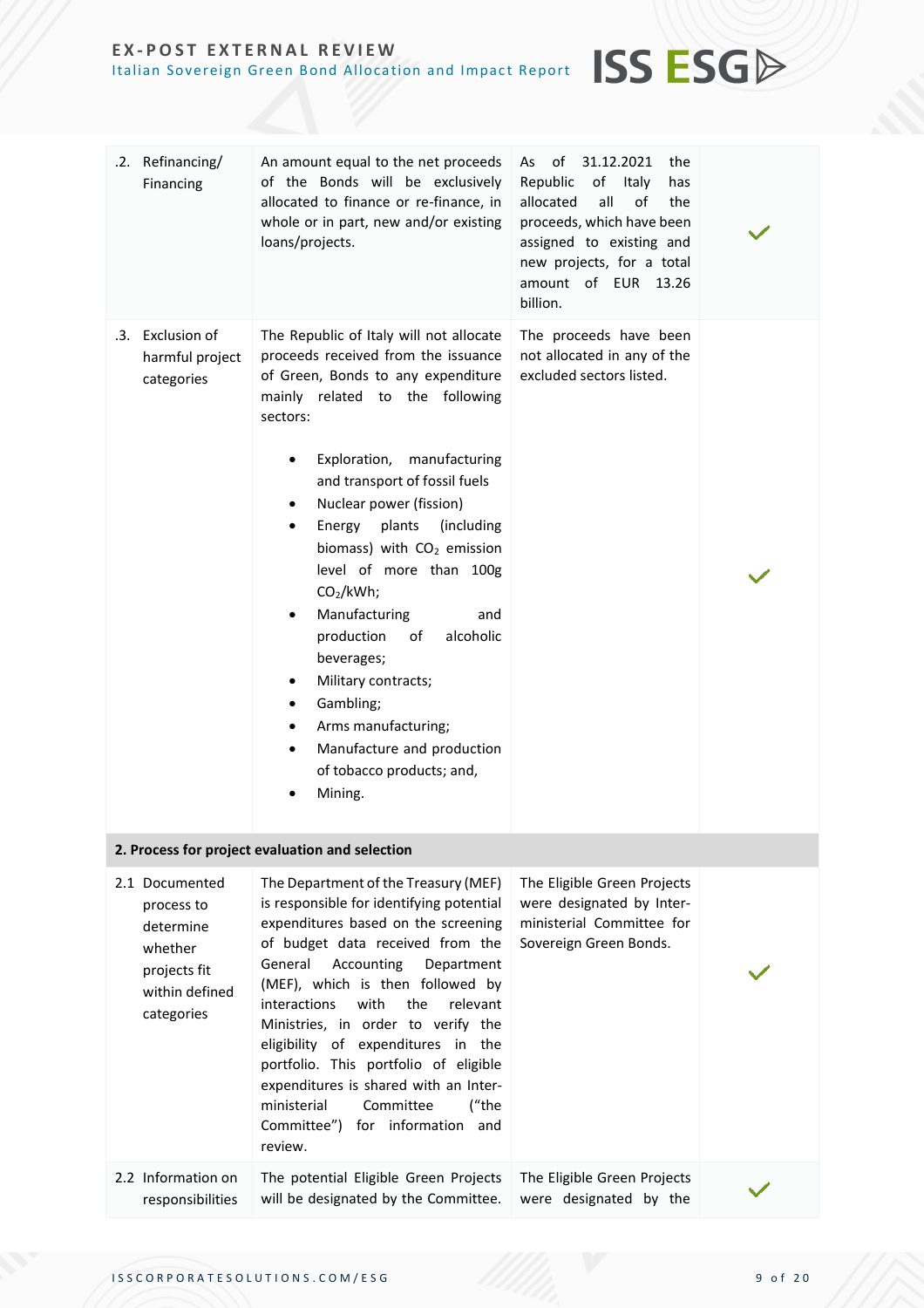| and<br>accountability                                                                                           | The roles and responsibilities of the<br>Committee were disclosed in the<br>framework.                                                                                                                                                                                                                                                                                                                                                                                                                                                                                                                                      | Inter-ministerial<br>Committee.                                                             |  |
|-----------------------------------------------------------------------------------------------------------------|-----------------------------------------------------------------------------------------------------------------------------------------------------------------------------------------------------------------------------------------------------------------------------------------------------------------------------------------------------------------------------------------------------------------------------------------------------------------------------------------------------------------------------------------------------------------------------------------------------------------------------|---------------------------------------------------------------------------------------------|--|
| 2.3 Stakeholders<br>involved in the<br>process                                                                  | The committee is composed of<br>representatives of the:<br>Prime Minister's office,<br>$\bullet$<br>Minister of Ecological Transition,<br>٠<br>Minister of Economy and Finance,<br>$\bullet$<br>Minister of Infrastructure and<br>$\bullet$<br>Sustainable Mobility,<br>Minister<br>of<br>Economic<br>$\bullet$<br>Development,<br>Minister of Agricultural and<br>$\bullet$<br>Forestry Policies,<br>Minister<br>of Universtiy<br>and<br>$\bullet$<br>Research,<br>Minister of Culture.<br>$\bullet$                                                                                                                       | The Issuer confirms that<br>various stakeholders are<br>involved throughout the<br>process. |  |
| 3. Management of Proceeds                                                                                       |                                                                                                                                                                                                                                                                                                                                                                                                                                                                                                                                                                                                                             |                                                                                             |  |
| 3.1 Green Bond<br>proceeds<br>tracked in an<br>appropriate<br>manner                                            | The Republic of Italy will manage the<br>net proceeds of the bonds on a<br>portfolio basis. As long as the bonds<br>this<br>Framework<br>under<br>are<br>outstanding, the Republic of Italy aims<br>to allocate an amount equivalent to<br>the net proceeds of these instruments<br>towards its Eligible Green/Social<br>Projects, as defined in the "Use of<br>Proceeds" section.<br>The net proceeds of the Bonds will be<br>placed in the General cash Account of<br>the Treasury at the Bank of Italy and<br>will be tracked by the Issuer in an<br>appropriate manner and attested to in<br>a formal internal process. | The proceeds have been<br>fully allocated.                                                  |  |
| 3.2 Disclosure of<br>intended types<br>of temporary<br>investment<br>instruments for<br>unallocated<br>proceeds | The Republic of Italy intends to fully<br>allocate the proceeds as soon as<br>possible by selecting expenditures<br>that will be incurred in within six<br>months. Certain expenditures, due to<br>(e.g.<br>infrastructure<br>their<br>nature<br>projects) belong to multi-annual<br>budgets and will be disbursed over the<br>course of several years, in which case<br>the first disbursements will take place<br>within 24 months.<br>The net proceeds of the Bonds will be<br>credited to the Treasury General cash                                                                                                     | The proceeds have been<br>fully allocated.                                                  |  |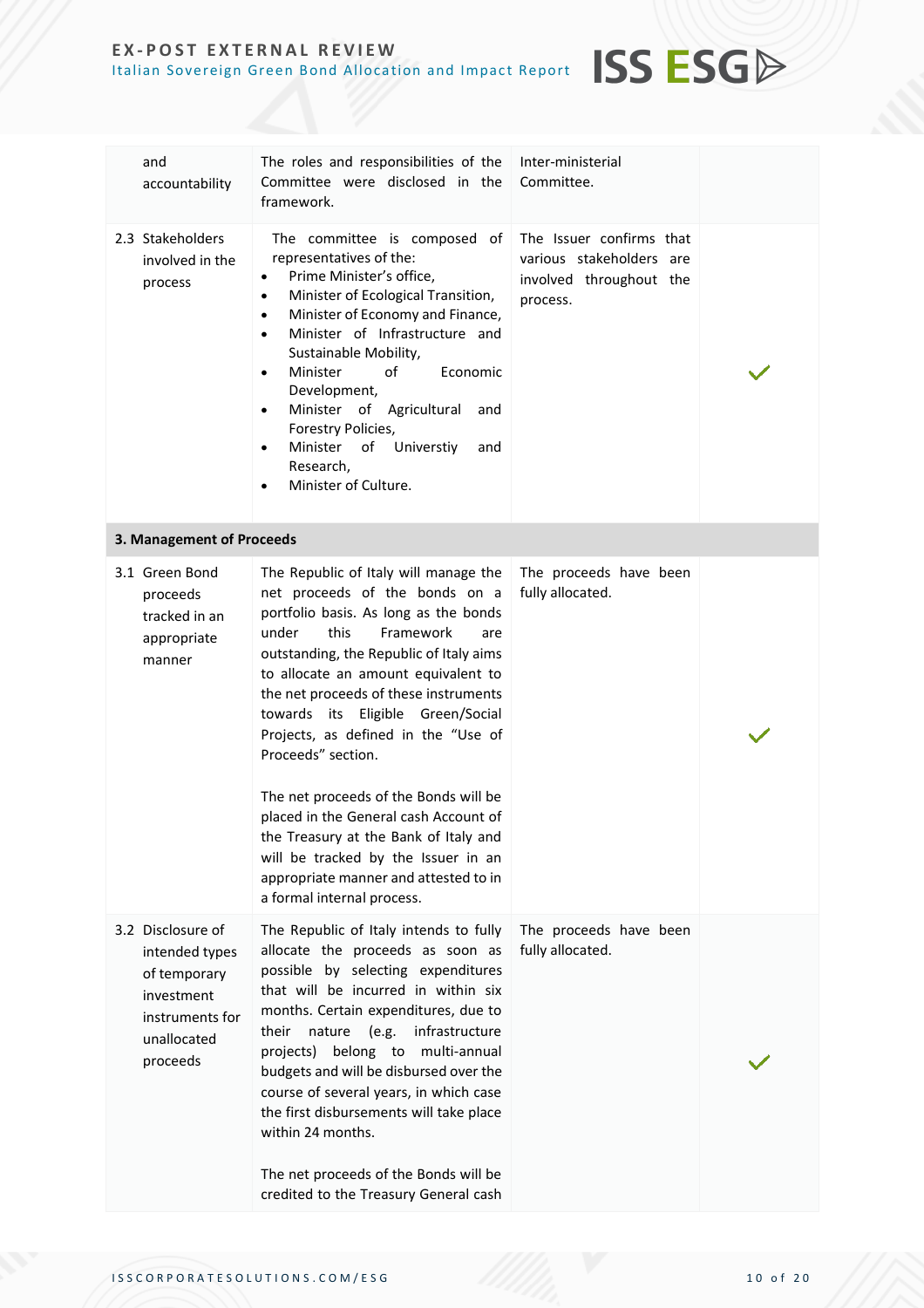|                                                                         | Account at the Bank of Italy and will be<br>managed in cash.                                                                                                                                                                                                                                                                                                                                                                      |                                                                                                                                                                                                                                                                                                                                                                               |  |
|-------------------------------------------------------------------------|-----------------------------------------------------------------------------------------------------------------------------------------------------------------------------------------------------------------------------------------------------------------------------------------------------------------------------------------------------------------------------------------------------------------------------------|-------------------------------------------------------------------------------------------------------------------------------------------------------------------------------------------------------------------------------------------------------------------------------------------------------------------------------------------------------------------------------|--|
| 3.3 Procedure in<br>case of<br>divestment or<br>postponement            | In case of expenditure postponement,<br>divestment<br>cancelation,<br>or<br>ineligibility, the Issuer has committed<br>to replace the no longer Eligible<br>Expenditure<br>by<br>$\mathsf{a}$<br>Eligible<br>new<br>Expenditure. The Issuer commits to<br>reallocate the divested<br>proceeds<br>within twelve months.                                                                                                            | The proceeds have been<br>fully allocated.                                                                                                                                                                                                                                                                                                                                    |  |
| 3.4 Disclosure of<br>portfolio<br>balance of<br>unallocated<br>proceeds | The Republic of Italy will produce a<br>report on its Green Bonds which will<br>include the balance of unallocated<br>proceeds, if any.                                                                                                                                                                                                                                                                                           | The proceeds have been<br>fully allocated.                                                                                                                                                                                                                                                                                                                                    |  |
| 4. Reporting                                                            |                                                                                                                                                                                                                                                                                                                                                                                                                                   |                                                                                                                                                                                                                                                                                                                                                                               |  |
| 4.1 Use of<br>Proceeds<br>reporting                                     | The annual report will show the<br>allocation of proceeds arising from the<br>Sovereign Green Bonds issued in the<br>previous year. It will include details on<br>the progress of the disbursement of<br>the proceeds, at least at the sector<br>level, and will contain a summary<br>sheet of the<br>of the<br>progress<br>implementation<br>of the<br>financed<br>interventions.                                                | "Allocation<br>The<br>section<br>reporting" of the Italian<br>Sovereign<br>Green<br>Bond<br>Allocation<br>and<br>Impact<br>Report complies with the<br>pre-issuance commitment<br>the<br>expressed<br>in<br>framework and with the<br>requirements defined in<br>the GBP.<br>Further analysis of this<br>section of the report is<br>displayed in Part III of this<br>report. |  |
| 4.2 Impact<br>reporting                                                 | The Republic of Italy will report<br>annually on environmental impacts of<br>Eligible<br>the<br>Green<br>Projects<br>(re)financed by the net proceeds of<br>the Green Bonds. The impact report<br>will refer to the environmental<br>objectives of regulation EU 852(2020)<br>and it will provide information on<br>contribution of each project to the<br>indicators of sustainability and the<br>achievement of the objectives. | "Impact<br>The<br>section<br>Reporting" of the Italian<br>Sovereign<br>Green<br>Bond<br>Allocation<br>and<br>Impact<br>Report complies with the<br>pre-issuance commitment<br>the<br>expressed<br>in<br>framework and with the<br>requirements defined in<br>the GBP.<br>Further analysis of this<br>section is available in Part<br>III of this report.                      |  |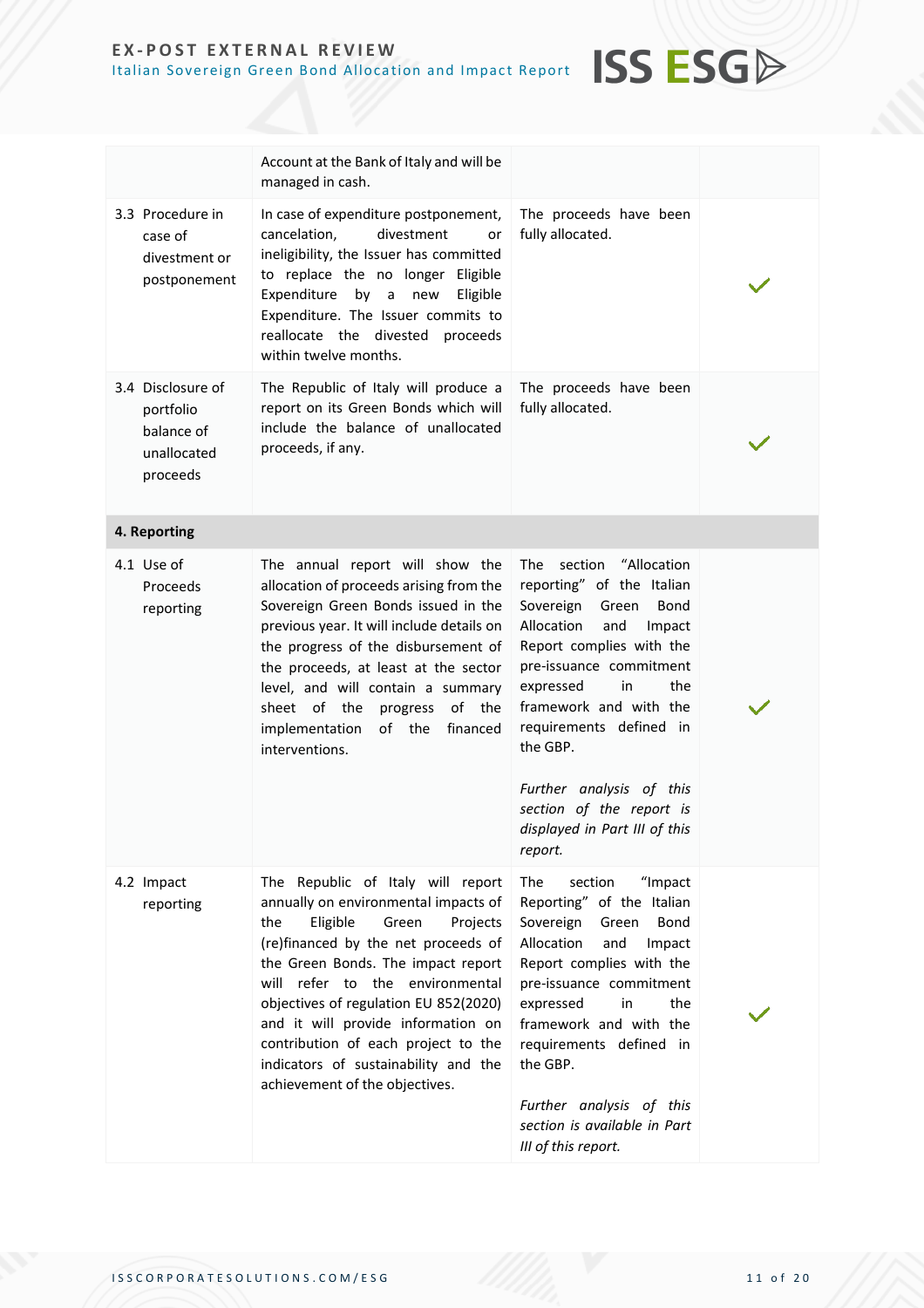| 4.3 Means of<br>disclosure: where<br>the information is<br>published | This reporting will be published on the<br>website of the Ministry of Economy<br>and Finance.                                                                                                                               | The report is intended to<br>be publicly available.                                                                                                             |  |
|----------------------------------------------------------------------|-----------------------------------------------------------------------------------------------------------------------------------------------------------------------------------------------------------------------------|-----------------------------------------------------------------------------------------------------------------------------------------------------------------|--|
| 4.4 External review                                                  | A Second Party Opinion (SPO) will be<br>issued by an independent external<br>verifier in order to provide an external<br>verification on The Republic of Italy's<br>Framework for the Issuance of<br>Sovereign Green Bonds. | The Republic of Italy has<br>obtained a Second Party<br>(SPO)<br>Opinion<br>its<br>on<br>Framework<br>for<br>the<br>of<br>Sovereign<br>Issuance<br>Green Bonds. |  |

**ISS ESGA** 

*Opinion: ISS ESG finds that the Italian Sovereign Green Bond Allocation and Impact Report meet the general conditions set forth in The Republic of Italy's Framework for the Issuance of Sovereign Green Bonds. Core components as defined by ICMA have been considered in the Framework and have then been transposed accordingly in the Italian Sovereign Green Bond Allocation and Impact Report.*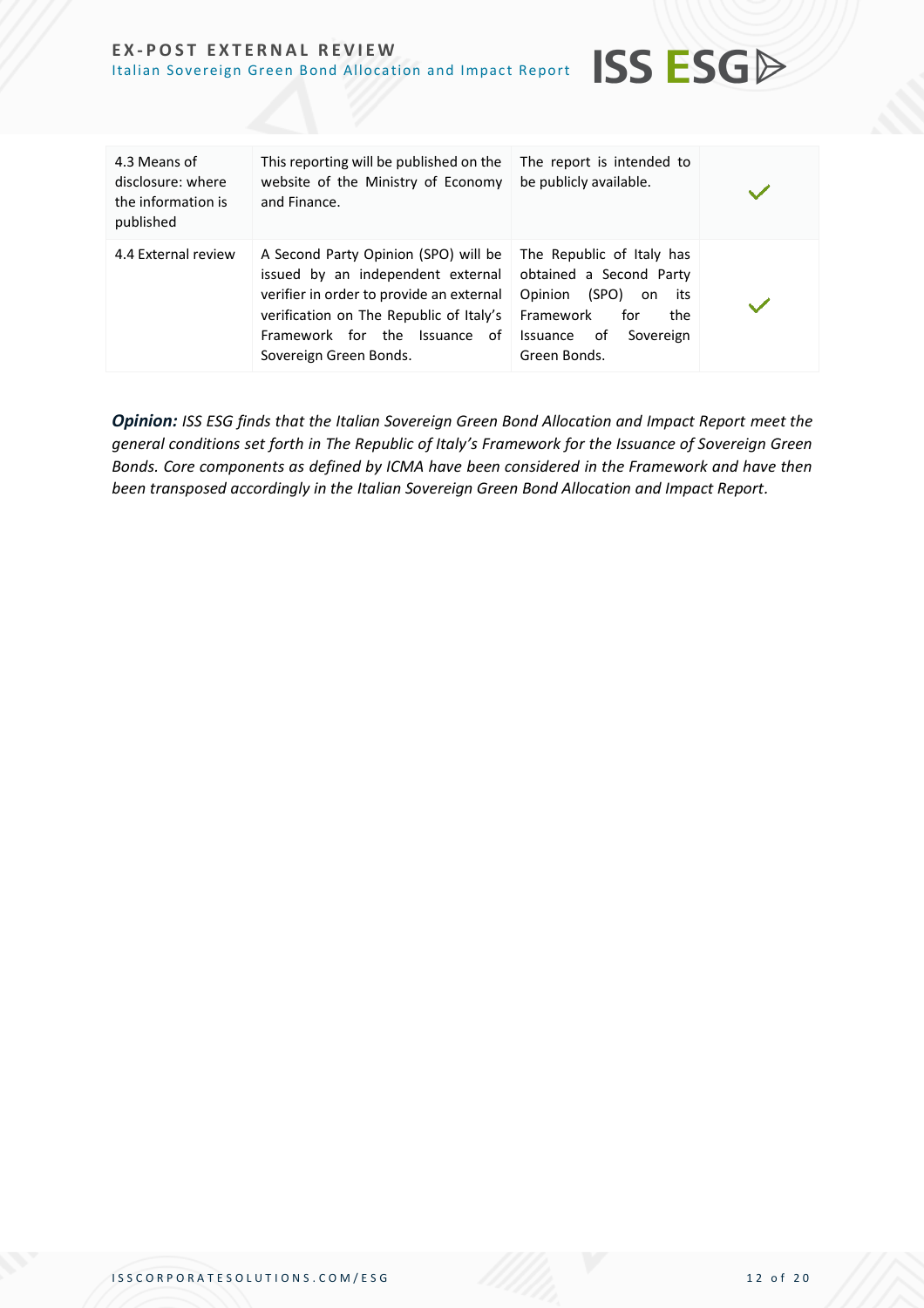## <span id="page-12-0"></span>**PART II: ASSESSMENT AGAINST THE ICMA HARMONIZED FRAMEWORK FOR IMPACT REPORTING (HFIR)**

**ISS ESG** 

Reporting is a core component of the GBP. Green bond issuers are required to report on both the use of green bond proceeds, as well as the expected environmental impacts at least on an annual basis. The ICMA Harmonized Framework for Impact Reporting has been chosen as benchmark for this analysis as it represents the most widely adopted standard.

The table below presents the findings of an ISS ESG assessment of the Italian Sovereign Green Bond Allocation and Impact Report against ICMA Harmonized Framework for Impact Reporting.

| <b>CORE PRINCIPLES</b>                             |                                                                                                                                                                                                                                                                                                                                                                                                                                                                                                                                                                                                                                                                                                                                                                                                                                                                                                                                                                                                                                                                                                                                                                                                                                                                                                                |                   |
|----------------------------------------------------|----------------------------------------------------------------------------------------------------------------------------------------------------------------------------------------------------------------------------------------------------------------------------------------------------------------------------------------------------------------------------------------------------------------------------------------------------------------------------------------------------------------------------------------------------------------------------------------------------------------------------------------------------------------------------------------------------------------------------------------------------------------------------------------------------------------------------------------------------------------------------------------------------------------------------------------------------------------------------------------------------------------------------------------------------------------------------------------------------------------------------------------------------------------------------------------------------------------------------------------------------------------------------------------------------------------|-------------------|
| <b>ICMA HFIR</b>                                   | ITALIAN SOVEREIGN GREEN BOND ALLOCATION AND<br><b>IMPACT REPORT</b>                                                                                                                                                                                                                                                                                                                                                                                                                                                                                                                                                                                                                                                                                                                                                                                                                                                                                                                                                                                                                                                                                                                                                                                                                                            | <b>ASSESSMENT</b> |
| Reporting on an annual<br>basis                    | The Republic of Italy has reported on an annual basis from<br>issuance and all the proceeds have been fully allocated.<br>The report will be available on the Italian Ministry of<br>Economy and Finance website.                                                                                                                                                                                                                                                                                                                                                                                                                                                                                                                                                                                                                                                                                                                                                                                                                                                                                                                                                                                                                                                                                              |                   |
| Illustrating the expected<br>environmental impacts | The assessment and measurement of the impacts<br>generated by the Italian Sovereign Green Bonds covered<br>the following areas:<br>Renewable electricity and heat $-$ Fiscal<br>a.<br>incentives focused on the development of<br>renewable and other low-carbon energies: CO2<br>avoided emissions.<br>b. Energy efficiency - Fiscal incentives to improve<br>building efficiency: CO <sub>2</sub> avoided emissions.<br>$Transport -$<br>c.<br>Subways: improving the overall performance of<br>public transport through a modal shift from<br>private car use to public electric transport.<br>Impact data will be available in the following<br>reports.<br>Incentives for rail freight transportation:<br>estimated increased use of rail for goods<br>transportation.<br>Incentives for high-speed rail connections:<br>future<br>estimated<br>οf<br>decrease<br>energy<br>consumption and CO <sub>2</sub> emissions.<br>Rapid mass transport: vehicles emissions<br>reduction.<br>Inland<br>transportation:<br>water<br>estimated<br>reduction of noise, air, water, and soil pollution;<br>estimated energy consumption reduction.<br>Pollution prevention and control, and circular<br>d.<br>economy<br>Financing of water infrastructure: impact data<br>will be available in the following reports. |                   |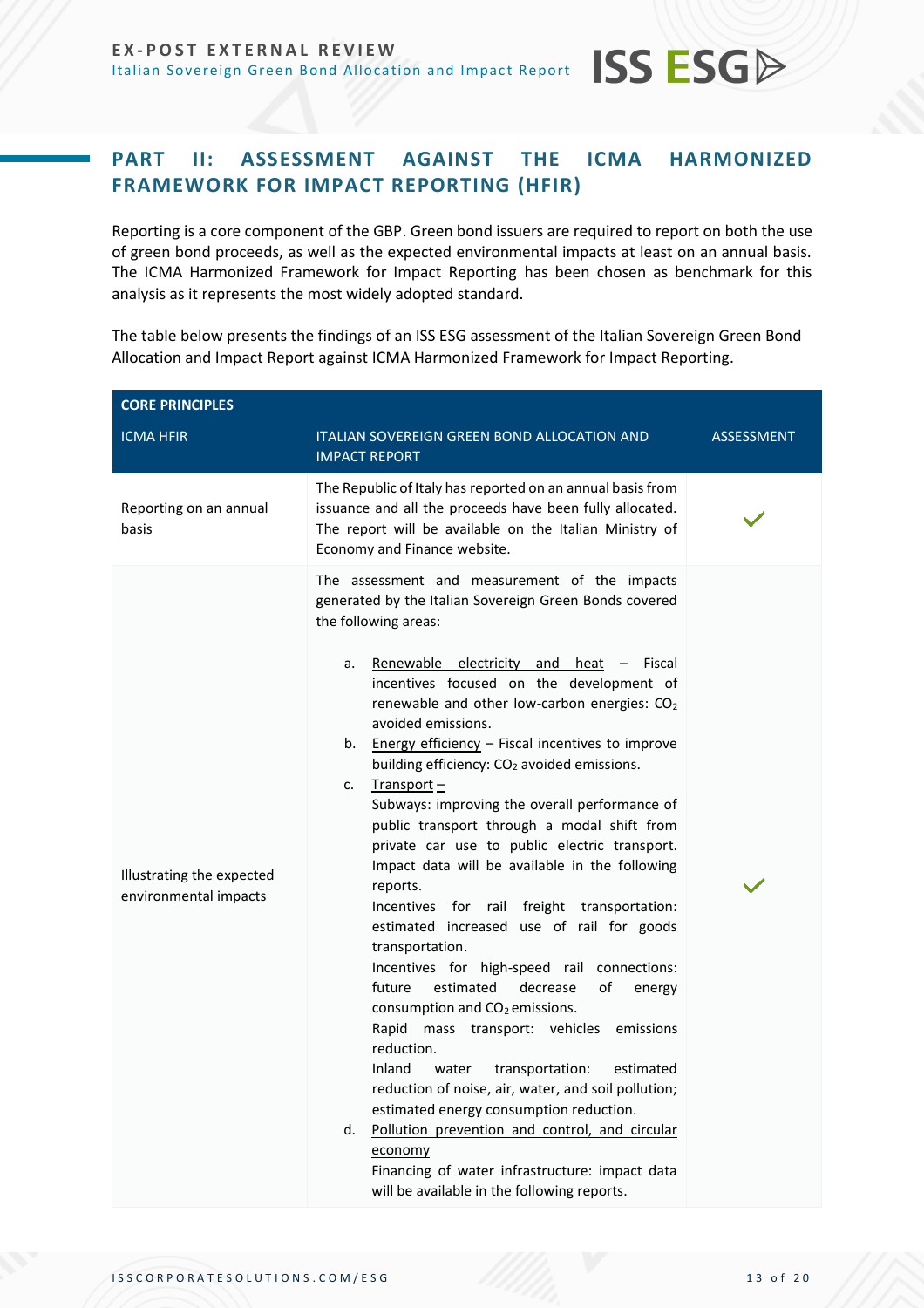|                                 | Protection of the environment and biological<br>e.<br>diversity<br>Protected marine areas, national parks and state<br>natural reserves: $CO2$ avoided emissions <sup>4</sup><br>Research: number of projects financed;<br>f.<br>qualitative descriptions of the projects |  |
|---------------------------------|---------------------------------------------------------------------------------------------------------------------------------------------------------------------------------------------------------------------------------------------------------------------------|--|
| Transparency on the<br>currency | Allocated proceeds have been reported in a single<br>currency. Projects on which proceeds have been allocated<br>have been disclosed.                                                                                                                                     |  |

**ISS ESG** 

| <b>RECOMMENDATIONS</b>                                                                                                                                                                                       |                                                                                                                                                                                                                                                                                                                                                               |                   |
|--------------------------------------------------------------------------------------------------------------------------------------------------------------------------------------------------------------|---------------------------------------------------------------------------------------------------------------------------------------------------------------------------------------------------------------------------------------------------------------------------------------------------------------------------------------------------------------|-------------------|
| <b>ICMA HFIR</b>                                                                                                                                                                                             | <b>ITALIAN</b><br><b>SOVEREIGN</b><br><b>BOND</b><br><b>GREEN</b><br>ALLOCATION AND IMPACT REPORT                                                                                                                                                                                                                                                             | <b>ASSESSMENT</b> |
| Define and disclose the<br>period and process for<br>including projects in their<br>report                                                                                                                   | The entirety of proceeds has been allocated to Green<br>Assets. No modifications of the portfolio are planned so<br>far.                                                                                                                                                                                                                                      |                   |
| Indicate the total signed<br>amount and the amount of<br>environmental bonds<br>proceeds allocated to<br>eligible disbursements.                                                                             | A total of EUR 13.26 billion has been raised through<br>Issuer's Green Retail Bond. The entirety of the proceeds<br>has been allocated to Green Assets.                                                                                                                                                                                                       |                   |
| Put in place a formal<br>internal process for the<br>allocation of proceeds<br>linked to their lending and<br>investment operations for<br>Green Projects and to<br>report on the allocation of<br>proceeds. | The Issuer followed a transparent process for selection<br>and evaluation of Eligible Green Projects. Projects<br>financed and/or refinanced through the Green Bonds<br>issued under Framework for the Issuance of Sovereign<br>Green Bonds were evaluated and selected based on<br>compliance with the Eligibility Criteria as laid out in the<br>Framework. |                   |
| Provide a list of projects to<br>which environmental bonds<br>proceeds have been<br>allocated, or report solely<br>on a portfolio level                                                                      | The Italian Sovereign Green Bond Allocation and Impact<br>Report includes the total amount of proceeds allocated<br>per eligible project category, type of sub-projects within<br>categories and per year of investment.                                                                                                                                      |                   |
| Describe the approach to<br>impact reporting                                                                                                                                                                 | The issuer identifies the specific eligible projects and<br>clearly defines, for each project, the total project's<br>allocated proceeds.                                                                                                                                                                                                                     |                   |
| Report the estimated<br>lifetime results and/or<br>project economic life (in<br>years)                                                                                                                       | The Issuer has not disclosed this information.                                                                                                                                                                                                                                                                                                                | O                 |

<sup>4</sup> The issuer confirmed that all protected areas, national parks, and state natural reserves under its jurisdiction have been transversally financed under this project category.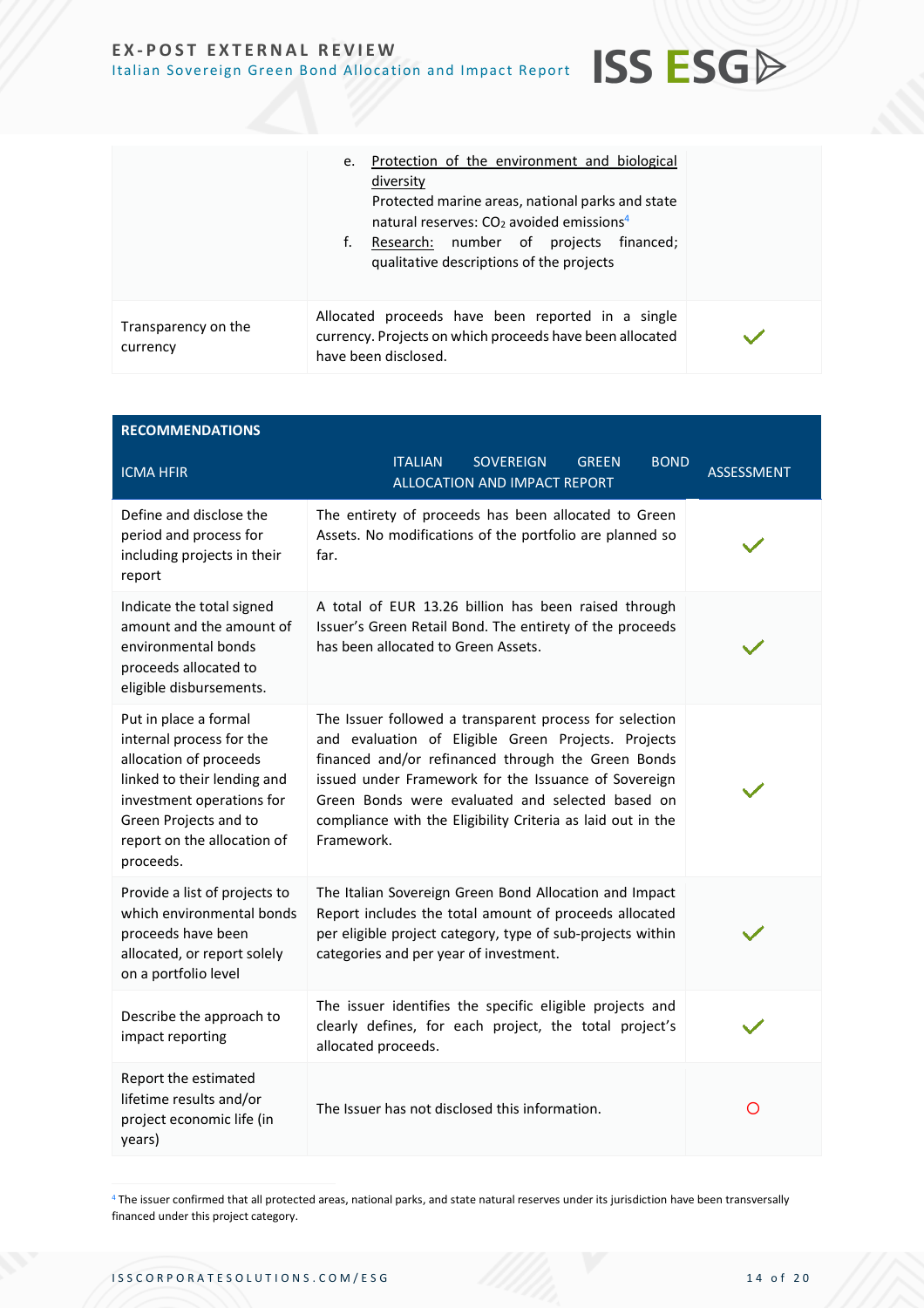| Ex-post verification of<br>specific projects                                                                                                                                                                                                                         | The Issuer does not sample ex-post verification of<br>specific projects.                                                                                                                                                                                                                                                                                                                                                                                                                                                                  | N/A |
|----------------------------------------------------------------------------------------------------------------------------------------------------------------------------------------------------------------------------------------------------------------------|-------------------------------------------------------------------------------------------------------------------------------------------------------------------------------------------------------------------------------------------------------------------------------------------------------------------------------------------------------------------------------------------------------------------------------------------------------------------------------------------------------------------------------------------|-----|
| Report on at least a limited<br>number of sector specific<br>core indicators for projects<br>included in their green<br>bond programmes                                                                                                                              | The Republic of Italy has reported on sector specific<br>indicators for most of the projects financed.                                                                                                                                                                                                                                                                                                                                                                                                                                    |     |
| For the calculation of<br>indicators, where there is<br>no single commonly-used<br>standard, issuers may<br>follow their own<br>methodologies, disclosing<br>the methodologies                                                                                       | The issuer elaborated its own methodologies to calculate<br>or estimate the impacts of the financed projects. The<br>calculations are trasparently disclosed in the Sovereign<br>Green Bond Allocation and Impact Report.                                                                                                                                                                                                                                                                                                                 |     |
| Elect to convert units<br>reported for individual<br>projects. Disclosure on the<br>conversion approach                                                                                                                                                              | Where needed, the issuer has used conversion factors.<br>These factors are taken from italian nation-wide<br>database.                                                                                                                                                                                                                                                                                                                                                                                                                    |     |
| Be transparent about<br>projects with partial<br>eligibility                                                                                                                                                                                                         | The project Fiscal incentives to improve building<br>efficiency, called "Ecobonus", does not meet the<br>eligibility criteria set in the framework. The issuer has<br>transparently reported on the matter and the project can<br>still be considered in line with the ICMA GBP.                                                                                                                                                                                                                                                          |     |
| In case the expected<br>impacts of different project<br>components may not be<br>reported separately, issuers<br>may attribute the results to<br>each component based on<br>their relative share in the<br>related financing, disclosing<br>the attribution approach | An attribution approach has been developed for the<br>investments on "Water infrastructure". These type of<br>projects have two dimensions: management of water<br>distribution and wastewater treatment. As details<br>necessary to identify the different components within<br>each project are missing or hard to obtain, It was decided<br>to split the expenses in half between the project category<br>"Pollution prevention and control, and circular economy"<br>and "Protection of the environment and biological<br>diversity". |     |

**ISS ESGA** 

*Opinion: ISS ESG finds that The Republic of Italy followsthe ICMA Harmonized Framework for Impact's core principles and key recommendations. The issuer provides transparency on the level of expected reporting as well as on the frequency, scope and duration, aligned with best practices. Allocation of proceeds is disclosed at a project category level. The report was produced on an annual basis an includes impact indicators for most of the financed projects.*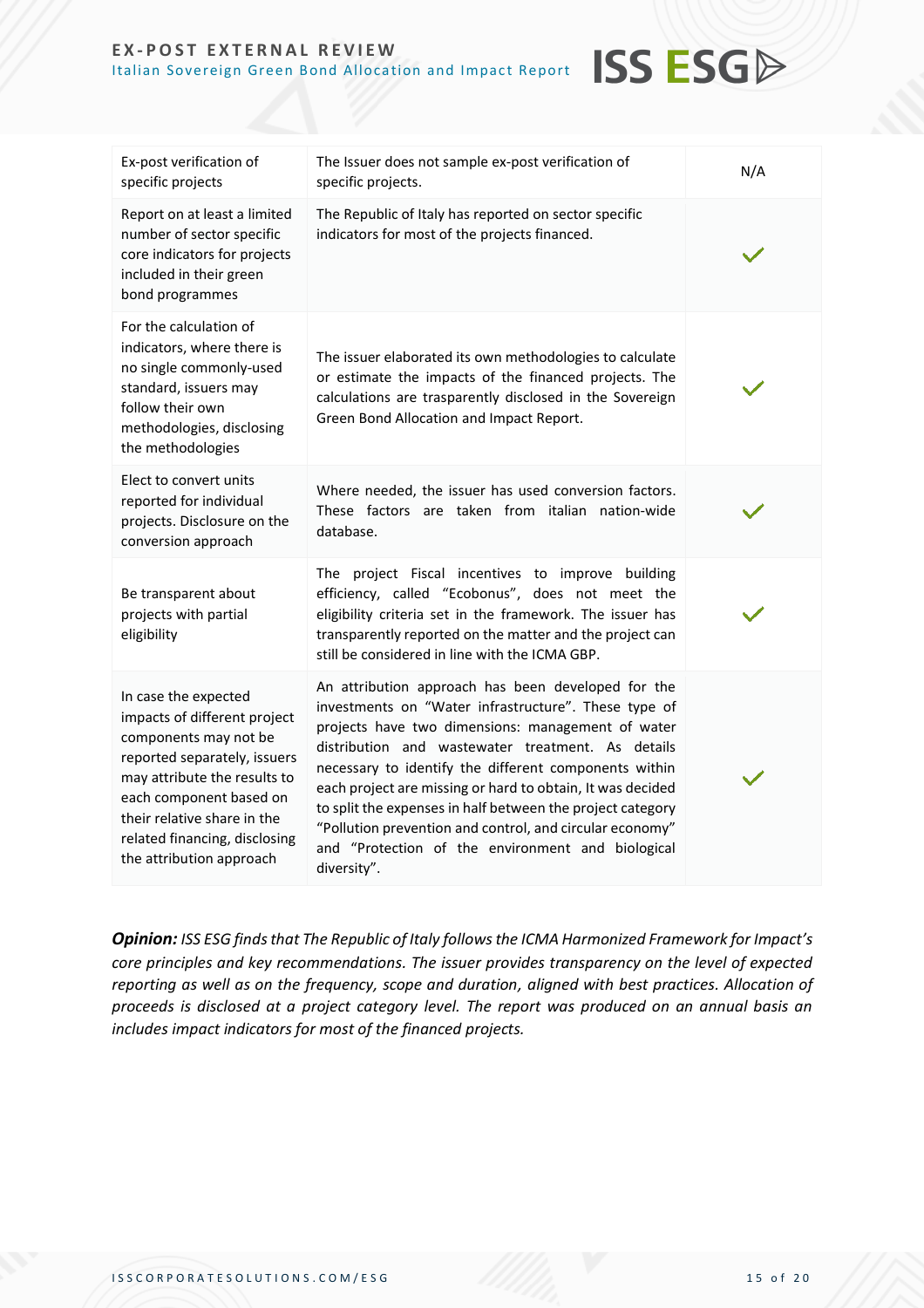## <span id="page-15-0"></span>**PART III: DISCLOSURE OF PROCEEDS ALLOCATION AND SOUNDNESS OF THE IMPACT REPORTING INDICATORS**

**ISS ESG** 

*Methodology note: ISS ESG's review does not follow auditing or assurance standards or quidance. ISS ESG does not provide assurance on the information presented in The Republic of Italy Sovereign Green Bond Allocation and Impact Report. ISS ESG notes that it has not verified or audited the allocation reporting and thus cannot provide any assurance on its soundness. ISS ESG solely conducted a review of the Use of Proceeds' allocation and impact reporting against ICMA's Harmonized Framework for Impact Reporting's core principles, recommendations and best market practices.*

#### Use of Proceeds Allocation

Use of Proceeds allocation reporting is key to put the impacts into perspective with the number of investments allocated to the respective Use of Proceeds categories. ISS ESG solely conducted a review of the Use of Proceeds' allocation reporting against ICMA Green Bond Principles' requirements on the level, scope and information to be provided in the allocation reporting. ISS ESG finds that The Use of Proceeds allocation reporting occurred on an annual basis from the issuance, after full allocation of the proceeds.

#### Proceeds allocated to Eligible Projects

The proceeds' allocation is broken down by the project category level, and also by type of project. The issuer has provided detail about the type of projects included in the portfolio.

ISS ESG finds that the allocation report section of the Sovereign Green Bond Allocation and Impact Report of The Republic of Italy aligns with best market practices by providing information on:

- The types of projects (re-)financed
- The total amount of proceeds in million euros (divided per environmental project)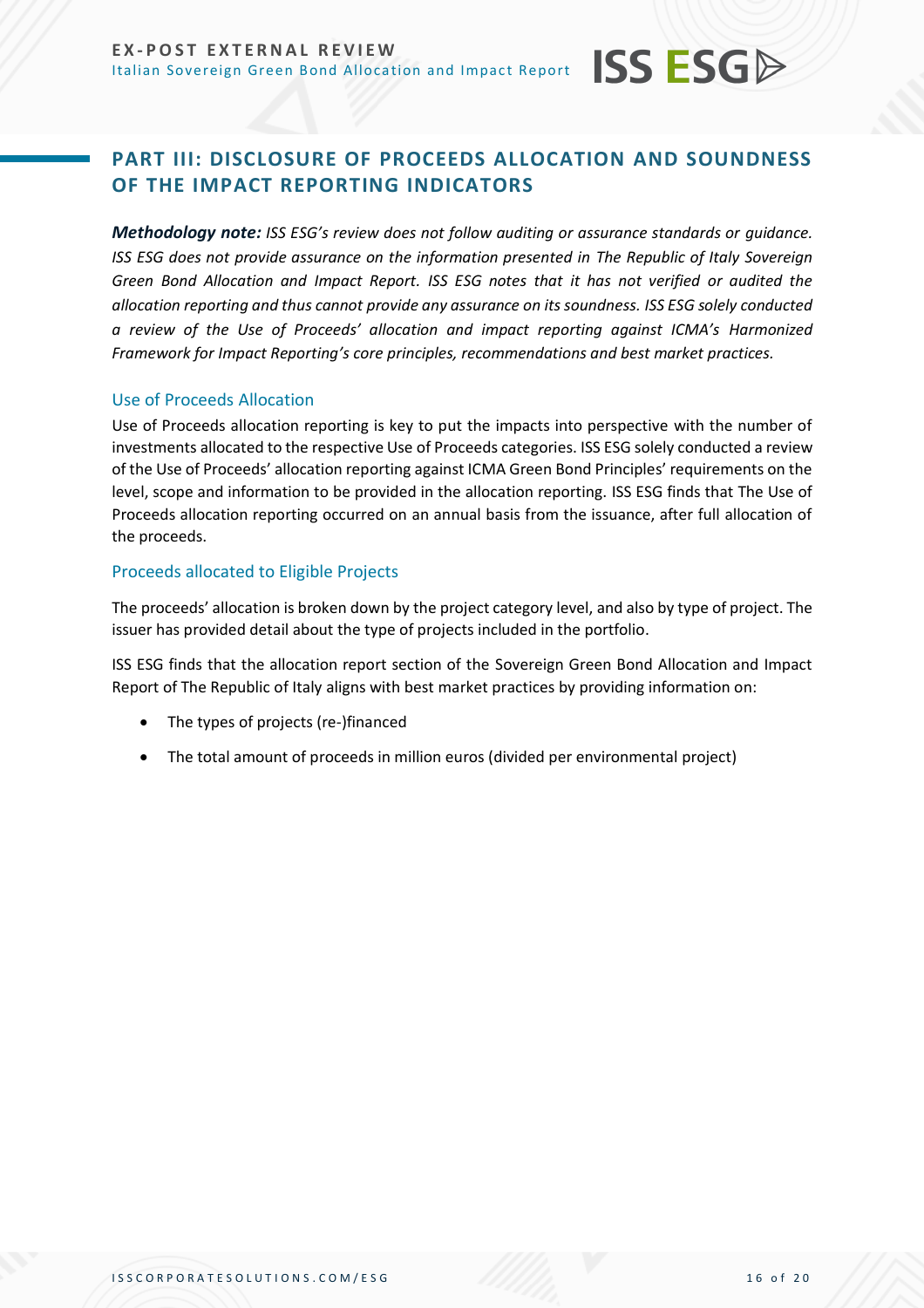#### Impact Reporting Indicators

ISS ESG finds that the impact indicators used by the Sovereign Green Bond Allocation and Impact Report of the Republic of Italy align with best market practices using ICMA's recommended metrics, in the HFIR. The table below shows the assessment conducted by ISS ESG. The issuer measures and discloses relevant indicators for each Use of Proceeds project category.

**ISS ESGA** 

| <b>ELEMENT</b>                                                      | <b>ASSESSMENT</b>                                                                                                                                                                                                                                                                                                                                                                                                                                                                                                                                                                                                                                                                                                                                                                                                                                                                                                                                                                                                                                                                                                                                                                                                                                                                                                                                                                                                                                                                                                                                                                                                                                                                                 |  |
|---------------------------------------------------------------------|---------------------------------------------------------------------------------------------------------------------------------------------------------------------------------------------------------------------------------------------------------------------------------------------------------------------------------------------------------------------------------------------------------------------------------------------------------------------------------------------------------------------------------------------------------------------------------------------------------------------------------------------------------------------------------------------------------------------------------------------------------------------------------------------------------------------------------------------------------------------------------------------------------------------------------------------------------------------------------------------------------------------------------------------------------------------------------------------------------------------------------------------------------------------------------------------------------------------------------------------------------------------------------------------------------------------------------------------------------------------------------------------------------------------------------------------------------------------------------------------------------------------------------------------------------------------------------------------------------------------------------------------------------------------------------------------------|--|
| Relevance                                                           | The impact indicator chosen by the issuer for this bond is the following:<br>Renewable electricity and heat - Fiscal incentives focused on the<br>a.<br>development of renewable and other low-carbon energies: CO <sub>2</sub><br>avoided emissions<br>Energy efficiency - Fiscal incentives to improve building<br>b.<br>efficiency: CO <sub>2</sub> avoided emissions<br>Transport:<br>c.<br>Incentives for rail freight transpiration: estimated increased use<br>of rail for goods transportation<br>Incentives for high-speed rail connections: future estimated<br>decrease of energy consumption and CO <sub>2</sub> emissions.<br>Rapid mass transport: vehicles emissions reduction.<br>Inland water transportation: estimated reduction of noise, air,<br>water, and soil pollution; estimated energy consumption<br>reduction.<br>d. Pollution prevention and control, and circular economy<br>Financing of water infrastructure: impact data will be available in<br>the following reports.<br>e. Protection of the environment and biological diversity:<br>Protected marine areas, national parks and state natural<br>reserves: CO <sub>2</sub> avoided emissions<br>Research: number of projects financed; qualitative descriptions<br>f.<br>of the projects<br>These indicators are qualitative and material to the Use of Proceeds<br>categories financed through this bond and draw from the Suggested<br>Impact Reporting metrics for Green Building Projects by the ICMA<br>Harmonized Framework for Impact Report for Green Bonds. Some<br>indicators were designed by the issuer to capture the specificity of their<br>projects. This aligns with best market practices. |  |
| Data sourcing and<br>methodologies of<br>quantitative<br>assessment | For the impact indicator, the issuer uses internal methodologies and<br>sourcing data from the Interministerial Committee. For data collection<br>and data processing Ministries use in-house companies and specialized<br>agencies. Some data are calculated using conversion factors provided by<br>Italian nation-wide database.                                                                                                                                                                                                                                                                                                                                                                                                                                                                                                                                                                                                                                                                                                                                                                                                                                                                                                                                                                                                                                                                                                                                                                                                                                                                                                                                                               |  |
| <b>Baseline selection</b>                                           | The impact data is compared with relevant baseline, where needed, as<br>relevant internal data were used.                                                                                                                                                                                                                                                                                                                                                                                                                                                                                                                                                                                                                                                                                                                                                                                                                                                                                                                                                                                                                                                                                                                                                                                                                                                                                                                                                                                                                                                                                                                                                                                         |  |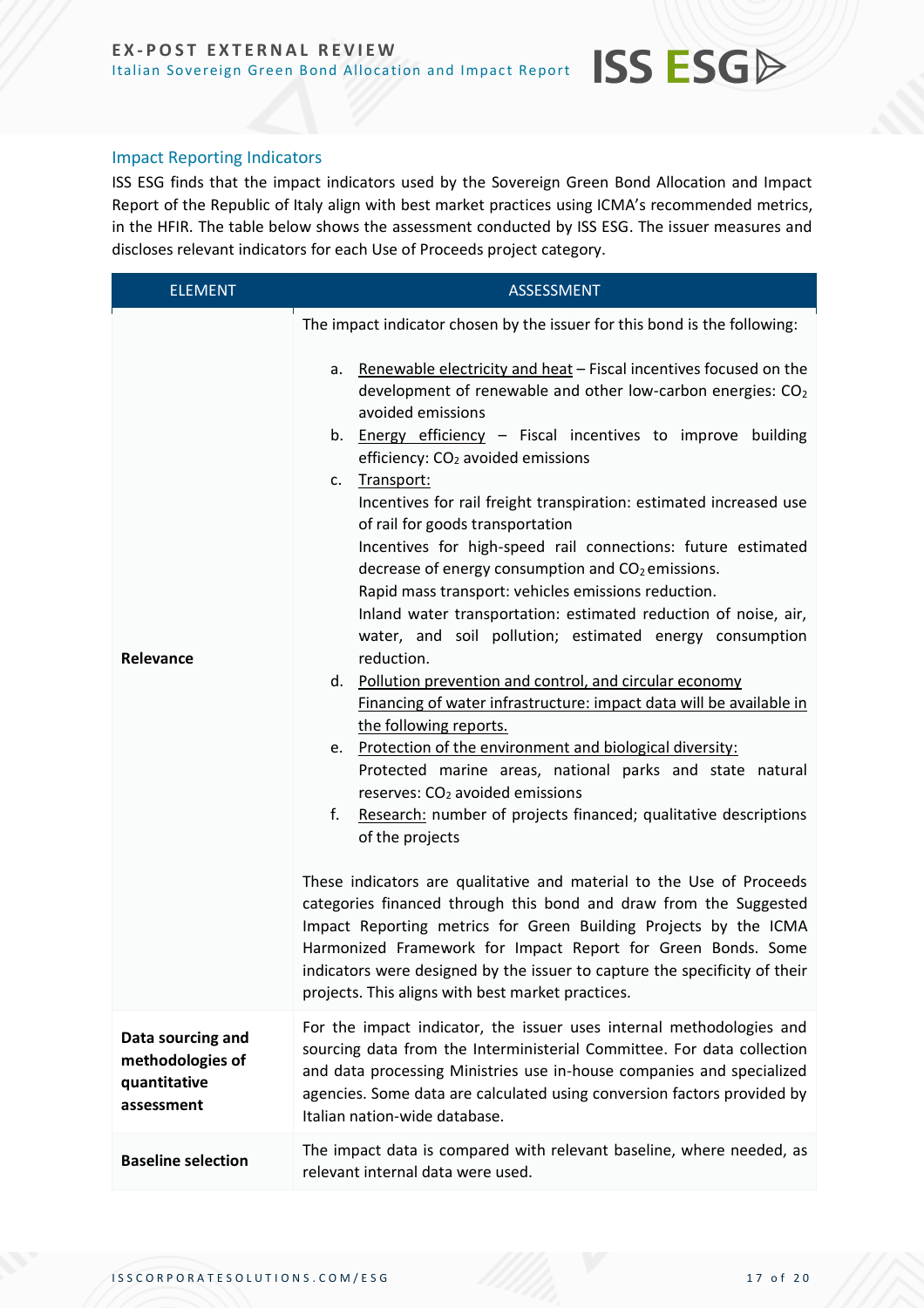The impact data is presented at the Use of Proceed type of project level for the indicator(s).

**ISS ESG** 

#### High-level mapping of the impact indicators with the UN Sustainable Development Goals

Based on the project categories financed and refinanced by the bonds as disclosed in the issuer's Sovereign Green Bond Allocation and Impact Report, the impact indicator(s) adopted by the Republic of Italy for its Green Bond can be mapped to the following SDGs, according to the ICMA "A High -Level Mapping to the Sustainable Development Goals"<sup>5</sup>.

| <b>IMPACT INDICATORS</b>                                                                                                                                                | SUSTAINABLE DEVELOPMENT GOALS                                |
|-------------------------------------------------------------------------------------------------------------------------------------------------------------------------|--------------------------------------------------------------|
| a) Renewable electricity and heat<br>Fiscal incentives focused on the development of<br>renewable and other low-carbon energies: CO <sub>2</sub><br>avoided emissions   | 13 GLIMATE                                                   |
| b) Energy efficiency<br>Fiscal incentives to improve building efficiency:<br>$CO2$ avoided emissions                                                                    | 13 GLIMATE<br>AFFORDABLE AN                                  |
| c) Transport<br>Incentives for rail freight transportation:<br>estimated increased use of rail for goods<br>transportation                                              | AFFORDABLE AND<br>CLEAN ENERGY<br>13 GLIMATE                 |
| c) Transport<br>Incentives for high-speed rail connections:<br>of<br>future<br>estimated<br>decrease<br>energy<br>consumption and CO <sub>2</sub> emissions             | AFFORDABLE AND<br>CLEAN ENERGY<br>13 GLIMATE                 |
| c) Transport<br>Rapid<br>transport: vehicles emissions<br>mass<br>reduction.                                                                                            | 13 GLIMATE<br>MPTION                                         |
| c) Transport<br>Inland<br>water<br>transportation:<br>estimated<br>reduction of noise, air, water, and soil pollution;<br>estimated energy consumption reduction.       | 13 GLIMATE<br><b>14 LIFE</b> BELOW WATER<br>PTION<br>15 LIFE |
| e) Protection of the environment and biological<br>diversity<br>Protected marine areas, national parks and state<br>natural reserves: CO <sub>2</sub> avoided emissions | 13 GLIMATE                                                   |

<sup>5</sup> [https://www.icmagroup.org/assets/documents/Regulatory/Green-Bonds/June-2020/Mapping-SDGs-to-Green-Social-and-Sustainability-](https://www.icmagroup.org/assets/documents/Regulatory/Green-Bonds/June-2020/Mapping-SDGs-to-Green-Social-and-Sustainability-Bonds-2020-June-2020-090620.pdf)[Bonds-2020-June-2020-090620.pdf](https://www.icmagroup.org/assets/documents/Regulatory/Green-Bonds/June-2020/Mapping-SDGs-to-Green-Social-and-Sustainability-Bonds-2020-June-2020-090620.pdf)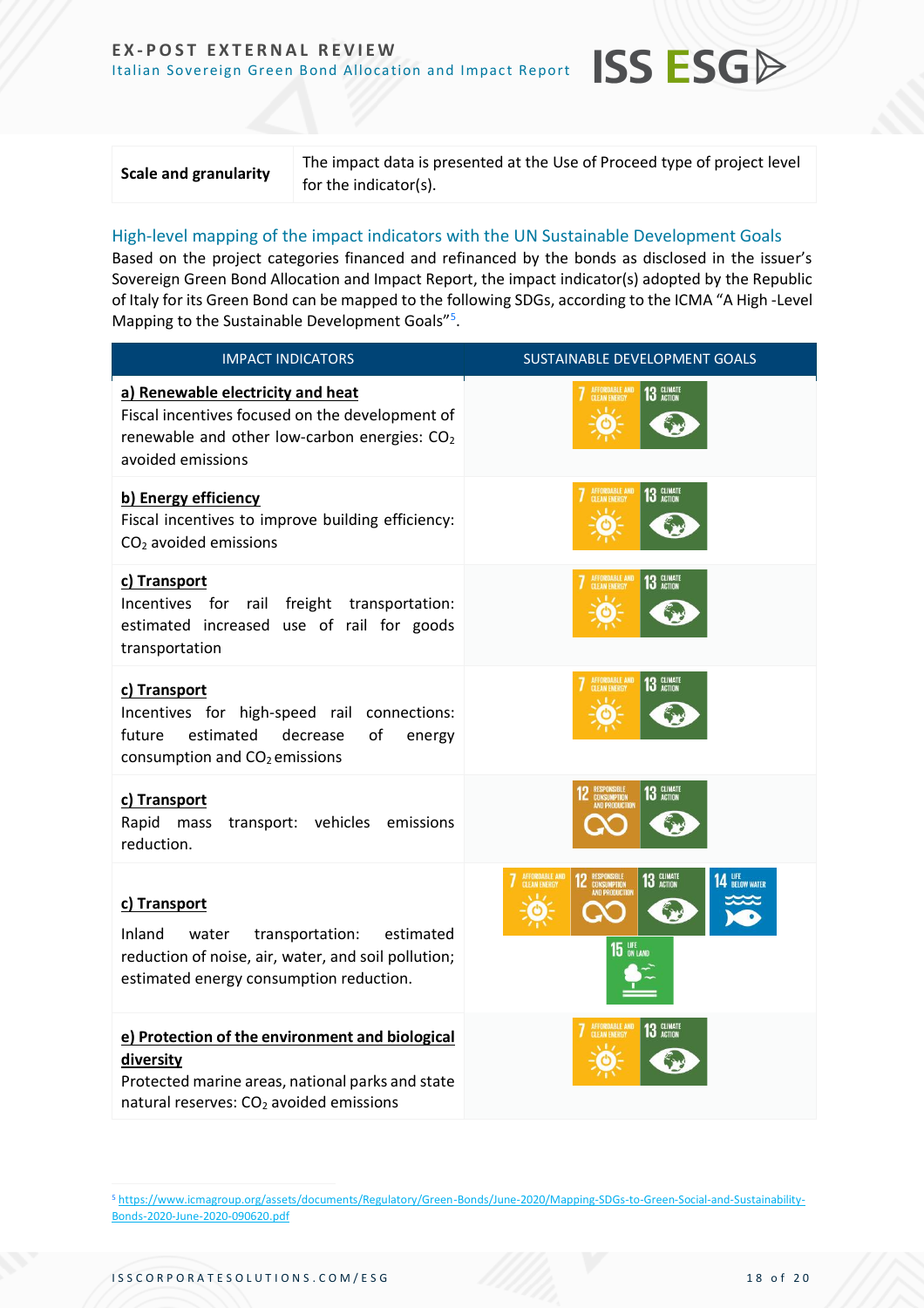#### DISCLAIMER

1. Validity of the External Review: As long as no material changes are undertaken by the issuer to its Green Bond Allocation and Impact Report as of 12.05.2022

**ISS ESGA** 

- 2. ISS ESG uses a proprietary methodology to assess the post-issuance reports. In doing so, we adhere to standardized procedures to ensure consistent quality of responsibility research worldwide.In addition, we conduct External Reviews solely based on data provided by the issuer.
- 3. We would, however, point out that we do not warrant that the information presented in this External Review is complete, accurate, or up to date. Any liability on the part of ISS ESG in connection with the use of this External Review, the information provided in them, and the use thereof shall be excluded. In particular, we point out that the verification of the compliance with the selection criteria is based solely on random samples and documents submitted by the issuer.
- 4. All statements of opinion and value judgments given by us do not in any way constitute purchase or investment recommendations. In particular, the External Review is no assessment of the economic profitability and creditworthiness of a bond but refers exclusively to the social and environmental criteria mentioned above.
- 5. We would point out that this External Review, certain images, text, and graphics contained therein, and the layout and company logo of ISS ESG are the property of ISS and are protected under copyright and trademark law. Any use of such ISS property shall require the express prior written consent of ISS. The use shall be deemed to refer in particular to the copying or duplication of the External Review wholly or in part, the distribution of the External Review, either free of charge or against payment, or the exploitation of this External Review in any other conceivable manner.

The issuer that is the subject of this report may have purchased self-assessment tools and publications from ISS Corporate Solutions, Inc. ("ICS"), a wholly-owned subsidiary of ISS, or ICS may have provided advisory or analytical services to the issuer. No employee of ICS played a role in the preparation of this report. If you are an ISS institutional client, you may inquire about any issuer's use of products and services from ICS by emailing [disclosure@issgovernance.com.](mailto:disclosure@issgovernance.com)

This report has not been submitted to, nor received approval from, the United States Securities and Exchange Commission or any other regulatory body. While ISS exercised due care in compiling this report, it makes no warranty, express or implied, regarding the accuracy, completeness or usefulness of this information and assumes no liability with respect to the consequences of relying on this information for investment or other purposes. In particular, the research and scores provided are not intended to constitute an offer, solicitation or advice to buy or sell securities nor are they intended to solicit votes or proxies.

Deutsche Börse AG ("DB") owns an approximate 80% stake in ISS HoldCo Inc., the holding company which wholly owns ISS. The remainder of ISS HoldCo Inc. is held by a combination of Genstar Capital ("Genstar") and ISS management. ISS has formally adopted policies on non-interference and potential conflicts of interest related to DB, Genstar, and the board of directors of ISS HoldCo Inc.These policies are intended to establish appropriate standards and procedures to protect the integrity and independence of the research, recommendations, ratings and other analytical offerings produced by ISS and to safeguard the reputations of ISS and its owners. Further information regarding these policies are available at [https://www.issgovernance.com/compliance/due-diligence-materials.](https://www.issgovernance.com/compliance/due-diligence-materials)

© 2022 | Institutional Shareholder Services and/or its affiliates